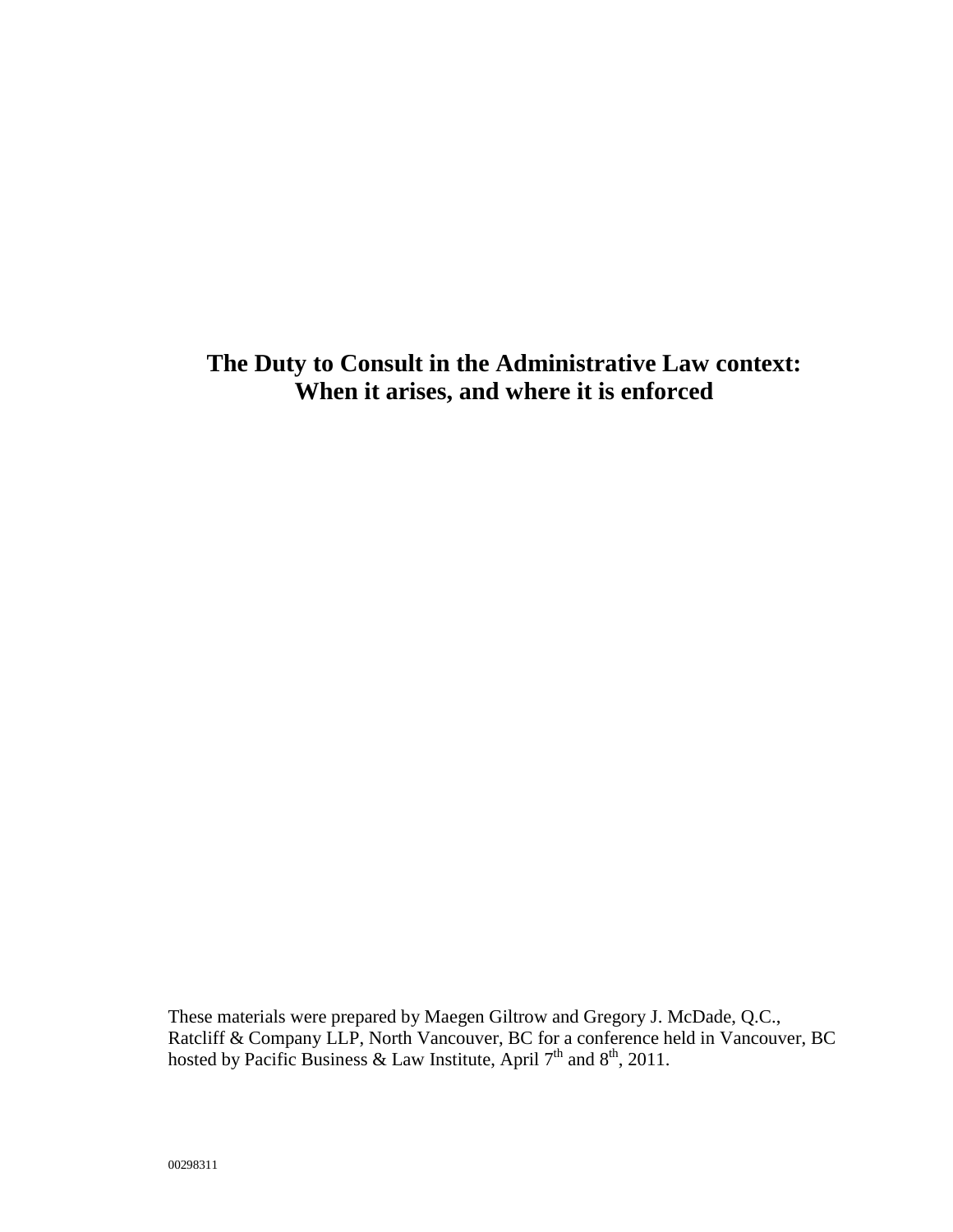# **TABLE OF CONTENTS**

| $\mathbf{I}$ . |                 |         |
|----------------|-----------------|---------|
| II.            |                 |         |
|                | A <sub>1</sub>  |         |
|                | <b>B.</b>       |         |
|                |                 | $1_{-}$ |
|                |                 | 2.      |
|                |                 | 3.      |
|                | $\mathcal{C}$ . |         |
| III.           |                 |         |
| IV.            |                 |         |
|                | $A_{\cdot}$     |         |
|                | <b>B.</b>       |         |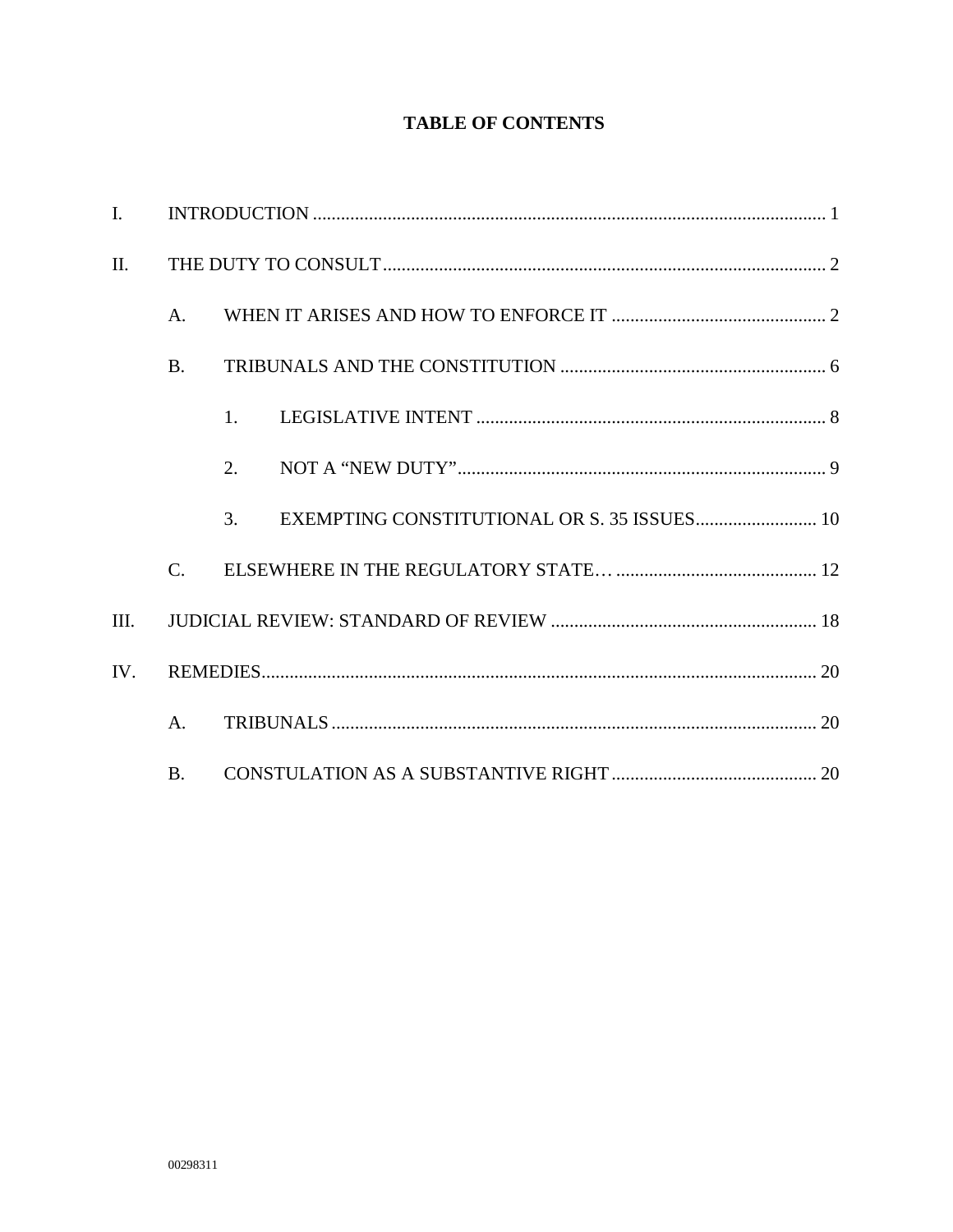# <span id="page-2-0"></span>**I. INTRODUCTION**

The jurisprudential life of the Crown's duty to consult with aboriginal people in the interim of the final determination of aboriginal claims is almost a decade long: *Taku River Tlingit First Nation v. Tulsequah Chief Mine Project,* 2002 BCCA 59, *Haida Nation v. British Columbia (Minister of Forests)*, 2002 BCCA 147, confirmed by the Supreme Court of Canada in *Haida Nation v. British Columbia (Minister of Forests),*  2004 SCC 73 and *Taku River Tlingit First Nation v. British Columbia (Project Assessment Director),* 2004 SCC 74.

Since the Supreme Court of Canada's confirmation of the duty in 2004, First Nations have spent a lot of litigation time and effort trying to determine just how, when, and where they can enforce this duty. The disputes have entwined questions of what Crown conduct triggers the duty with questions of what Crown conduct is reviewable by the Courts and how. Several cases have addressed just where the justiciable sites for the duty's enforcement lie: *(Huu-ay-aht First Nation v. British Columbia (Minister of Forests)*, 2005 BCSC 697*; Leighton v. Canada (Minister of Transport)*, 2006 FC 1129, para. 26-32 and *Metlakatla Indian Band v. Canada (Attorney General)*, 2007 FC 553 para 58; *Musqueam v. British Columbia (Minister of Sustainable Resource Management)*, 2005 BCCA 128 at paras. 16-23 (per Southin J.A.)*; Joe Hall et al. v. Canada (Attorney General)*, 2007 BCCA 133)*.*

The role of tribunals in enforcing the Crown's duty to consult arose in 2008 in the companion cases of *Kwikwetlem First Nation v. British Columbia (Utilities Commission)*, [2009 BCCA 68](http://www.lexisnexis.com/ca/legal/search/runRemoteLink.do?langcountry=CA&linkInfo=F%23CA%23BCCA%23onum%2568%25decisiondate%252009%25year%252009%25sel1%252009%25&risb=21_T11350196012&bct=A&service=citation&A=0.7709589057423746) and *Carrier Sekani Tribal Council v. British Columbia (Utilties Commission),* 2009 BCCA 67*.* The B.C. Court of Appeal determined in both cases that, in making the statutory determinations at issue under the *British Columbia Utilities Act,*  R.S.B.C. 1996, c. 463, s. 71, the British Columbia Utilities Commission ("BCUC", or the "Commission") had the jurisdiction and the obligation to determine whether the Crown had met any duty to consult with respect to the Crown conduct at issue. These cases enmeshed the questions of where the duty arises, and what bodies are properly engaged in the duty's enforcement.

- 1 -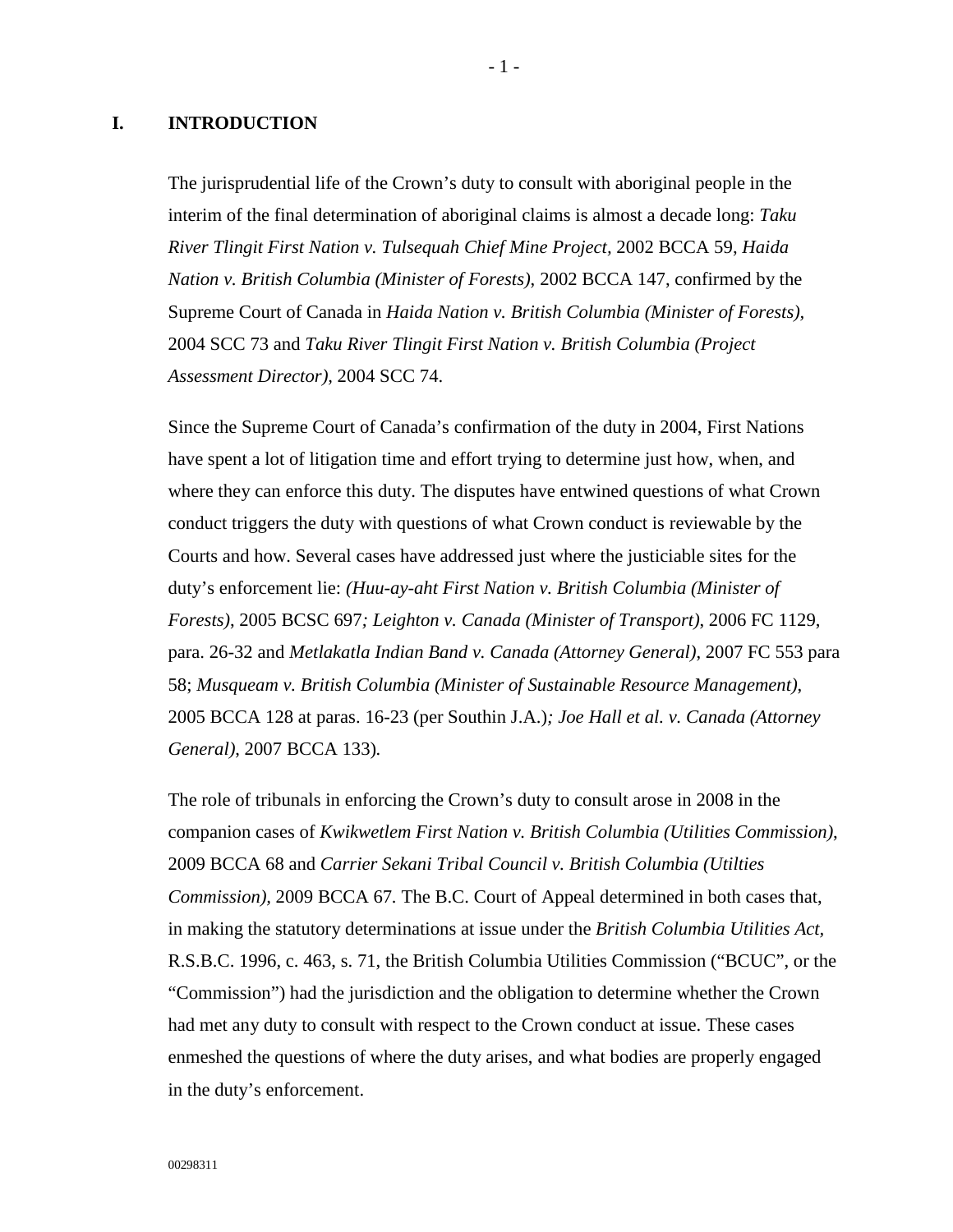No appeal was sought from *Kwikwetlem,* but the respondent Rio Tinto Alcan sought leave to appeal to the Supreme Court of Canada from the *Carrier Sekani* decision, and when leave was granted, BC Hydro joined as an appellant. The Court heard and released its decision in *Rio Tinto Alcan v. Carrier Sekani Tribal Council* in the fall of 2010 (2010 SCC 43). This decision, as well as the *Beckman v. Little Salmon/Carmacks First Nation,*  201 SCC 53, will be reviewed below, as will points from other decisions that deal with the intersection of aboriginal and administrative law.

The salient issue this paper looks at is when the duty arises, and how it is enforced in the administrative state.

#### <span id="page-3-0"></span>**II. THE DUTY TO CONSULT**

#### <span id="page-3-1"></span>A. WHEN IT ARISES AND HOW TO ENFORCE IT

*Rio Tinto Alcan* is the first Supreme Court of Canada case dealing with consultation since the 2004/2005 trilogy of *Haida, Taku* and *Mikisew Cree First Nation v. Canada (Minister of Canadian Heritage)*, 2005 SCC 69. The questions of what Crown conduct triggers the duty to consult and the site of the duty's enforcement were both at issue in the case.

The case arose from the filing of an Energy Purchase Agreement (EPA) made between BC Hydro and Rio Tinto Alcan Inc. with the BCUC under s. 71 of the *Utilities Commission Act,* for a determination as to whether the EPA was in the "public interest".

The EPA was couched in a long history. Almost 60 years ago, the Province gave the rights to the water in the Nechako to Alcan Aluminum Inc. by licence. Alcan then reversed the flow of the Nechako River in order to generate power for aluminum production in Kitimat. In 1987 this regime was confirmed by an agreement between Canada, B.C. and Alcan. First Nations were never consulted about any of this.

Now Alcan diverts the maximum water it can from the River, allowing only about 25% of the natural flow down the Nechako River. This has significant negative impacts upon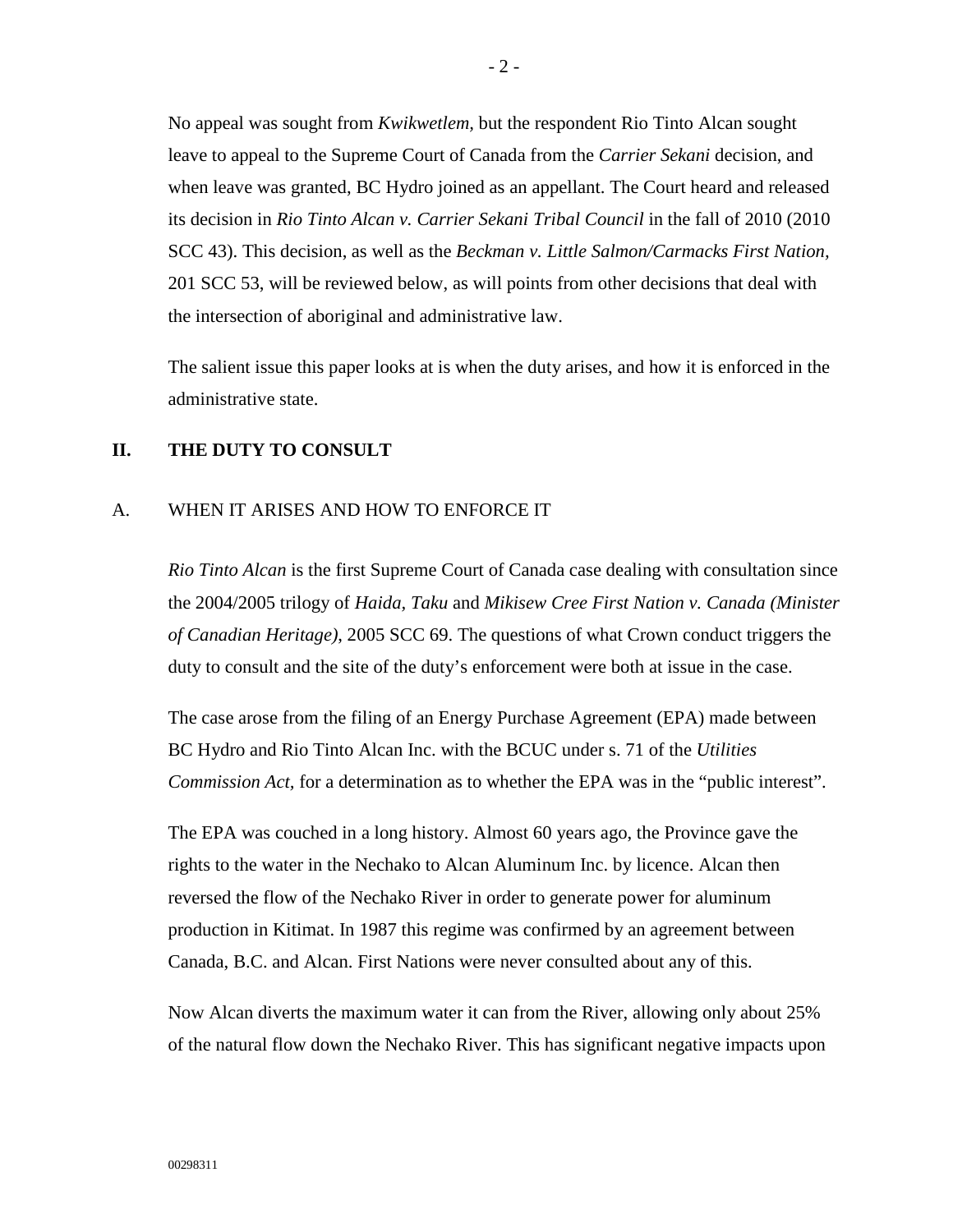the fish in the Nechako River (e.g. salmon, sturgeon and trout), and so too on the CSTC's aboriginal rights.

B.C. Hydro went before the BCUC for approval of the EPA. (Alcan is no longer using all of its electricity for aluminum production—it sells a substantial amount of it into the energy grid.) The Carrier Sekani Tribal Council objected on the basis that they had not been consulted.

The BCUC decided that it did not need to consider the failure to consult, because the EPA would have no physical impact on water levels in the Nechako: Alcan had said it would always divert the maximum water allowable, and if it did not sell the power to BC Hydro, it would sell to someone else.

On appeal, the British Columbia Court of Appeal held that the Commission had erred in its disposition of the consultation question. The Court made no finding as to whether the duty to consult did in fact arise with respect to the EPA, but that the Commission erred in not making a full inquiry into whether the duty arose (*Carrier Sekani Tribal Council v. British Columbia (Utilities Commission)*, 2009 BCCA 67 paras. 57, 61-64).

On appeal from the decision, the Supreme Court of Canada confirmed the Court of Appeal's determination that the Commission had the jurisdiction and obligation to consider the adequacy of any consultation that was required, but upheld the Commission's determination that no duty was triggered by the EPA.

On the issue of what Crown conduct triggers the duty to consult, the Court confirmed and expanded on the broad language in *Haida,* holding that the duty does not arise solely with respect to "government exercises of statutory power", but to government action that may adversely impact aboriginal claims or rights (para. 43, citing two B.C. Supreme Court decisions, (*Huu-Ay-Aht*, at paras. 94 and 104; *Wii'litswx v. British Columbia (Minister of Forests)*, 2008 BCSC 1139, at paras. 11-15).

This lies at the heart of an important conceptual distinction between what triggers the duty on one hand, and the juridical mechanism for enforcing the duty on the other.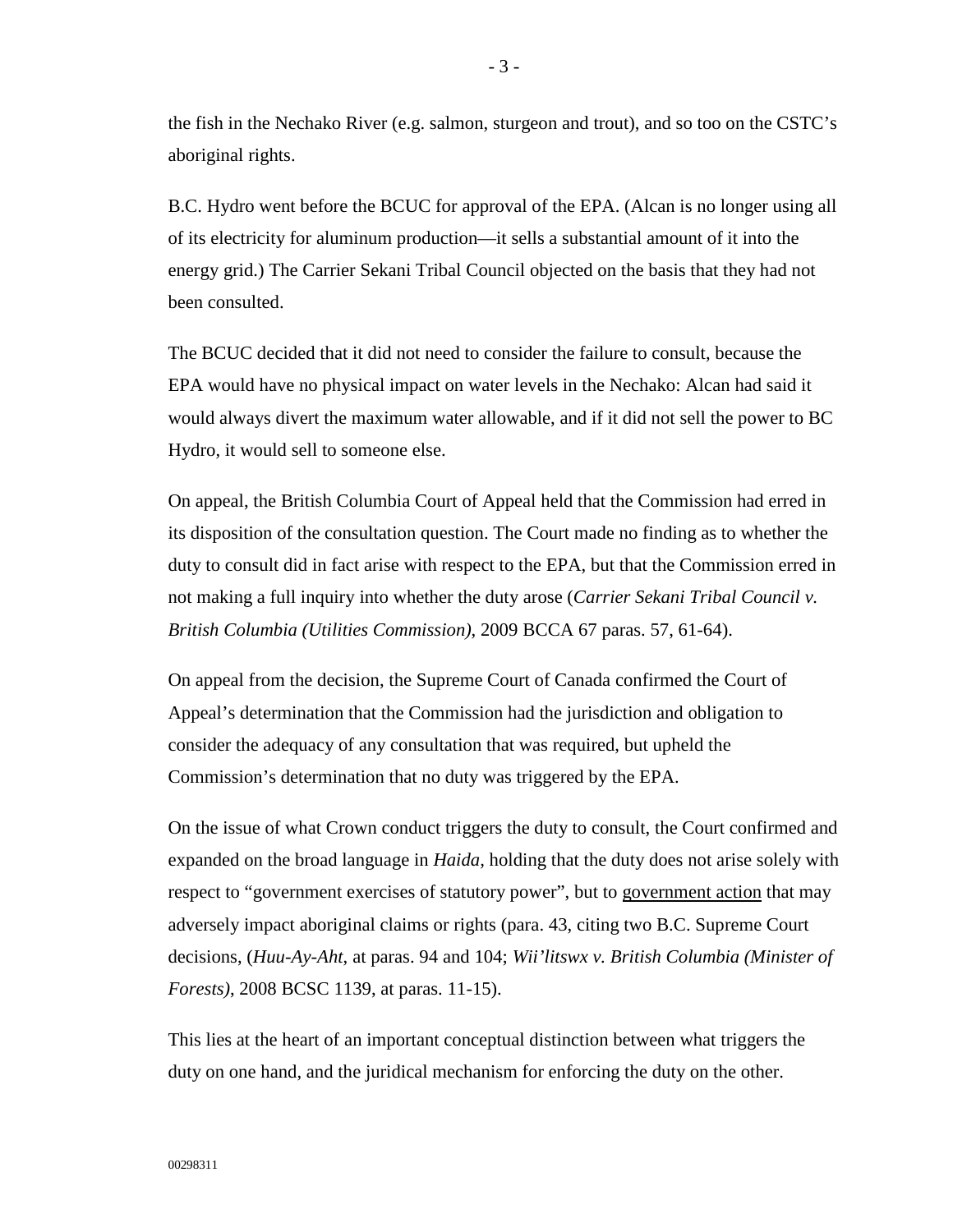Nothing in *Haida* suggested that the government conduct at issue *would* be limited to exercises of statutory power. *Haida* spoke of contemplated Crown "conduct." The issue tended to rise instead from Crown respondent arguments on judicial review post-*Haida,* that the challenged conduct at issue did not trigger the duty because it was not an exercise of specific statutory power and therefore not subject to judicial review (see e.g. *Huu-ayaht*, supra and *Leighton*, supra).

The Court in *Rio Tinto* confirmed though that the duty not only attaches at a higher level than discrete statutory decisions, but that the conceptualization of the adverse impacts that might trigger the duty is broader than immediate physical impacts:

"…government action is not confined to decisions or conduct which have an immediate impact on lands and resources. A potential for adverse impact suffices. Thus, the duty to consult extends to "strategic, higher level decisions" that may have an impact on Aboriginal claims and rights…"(para. 44)

The Court went on to provide a series of examples of the sorts of "higher level decisions" that may trigger the duty:

"Examples include the transfer of tree licences [*sic*] which would have permitted the cutting of old-growth forest (*Haida Nation*); the approval of a multi-year forest management plan for a large geographic area (*Klahoose First Nation v. Sunshine Coast Forest District (District Manager)*, 2008 BCSC 1642, [2009] 1 C.N.L.R. 110); the establishment of a review process for a major gas pipeline (*Dene Tha' First Nation v. Canada (Minister of Environment)*, 2006 FC 1354, [2007] 1 C.N.L.R. 1, aff'd 2008 FCA 20, 35 C.E.L.R. (3d) 1); and the conduct of a comprehensive inquiry to determine a province's infrastructure and capacity needs for electricity transmission (*An Inquiry into British Columbia's Electricity Transmission Infrastructure & Capacity Needs for the Next 30 Years, Re*, 2009 CarswellBC 3637 (B.C.U.C.))." (para. 44)

Decisions that "set the stage" for future decisions that directly impact asserted aboriginal rights will trigger the duty. Significantly, the Court held that any reduction in the Crown's future ability to ensure that the future development of a resource is done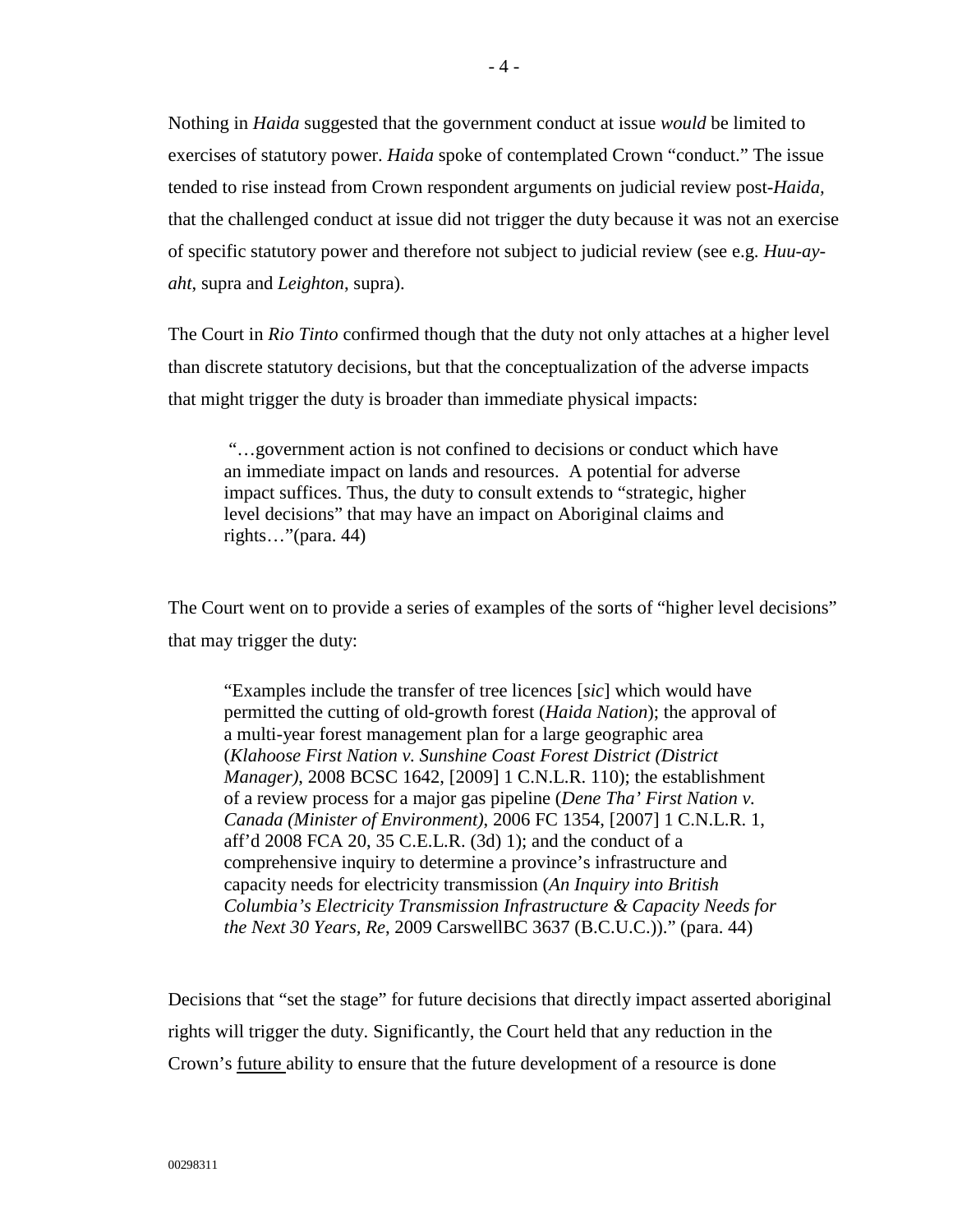consistently with the Crown's obligations to aboriginal peoples is itself an adverse impact:

"… high-level management decisions or structural changes to the resource's management may also adversely affect Aboriginal claims or rights even if these decisions have no "immediate impact on lands and resources": Woodward, at p. 5-41. This is because such structural changes to the resources management may set the stage for further decisions that will have a *direct* adverse impact on land and resources. For example, a contract that transfers power over a resource from the Crown to a private party may remove or reduce the Crown's power to ensure that the resource is developed in a way that respects Aboriginal interests in accordance with the honour of the Crown. The Aboriginal people would thus effectively lose or find diminished their constitutional right to have their interests considered in development decisions. This is an adverse impact: see *Haida Nation*, at paras. 72-73." (para. 47, emphasis added)

"… In cases where adverse impact giving rise to a duty to consult has been found as a consequence of organizational or power-structure changes, it has generally been on the basis that the operational decision at stake may affect the Crown's future ability to deal honourably with Aboriginal interests. Thus, in *Haida Nation*, the Crown proposed to enter into a long-term timber sale contract with Weyerhaeuser. By entering into the contract, the Crown would have reduced its power to control logging of trees, some of them old growth forest, and hence its ability to exercise decision making over the forest consistent with the honour of the Crown. The resource would have been harvested without the consultation discharge that the honour of the Crown required. The Haida people would have been robbed of their constitutional entitlement. A more telling adverse impact on Aboriginal interests is difficult to conceive." (para. 90, emphasis added)

In the case before it, the Court held that the Crown conduct at issue—the entry into an Energy Purchase Agreement (EPA) between BC Hydro and Rio Tinto Alcan—would cause no adverse effect to the respondent First Nations, and so, did not give rise to a duty to consult (paras. 87, 92). But the Court confirmed that the BCUC had, in determining under the *Utilities Commission Act* whether to approve the EPA, the jurisdiction and obligation to assess whether any duty to consult that did arise had been met. This is discussed in more detail below.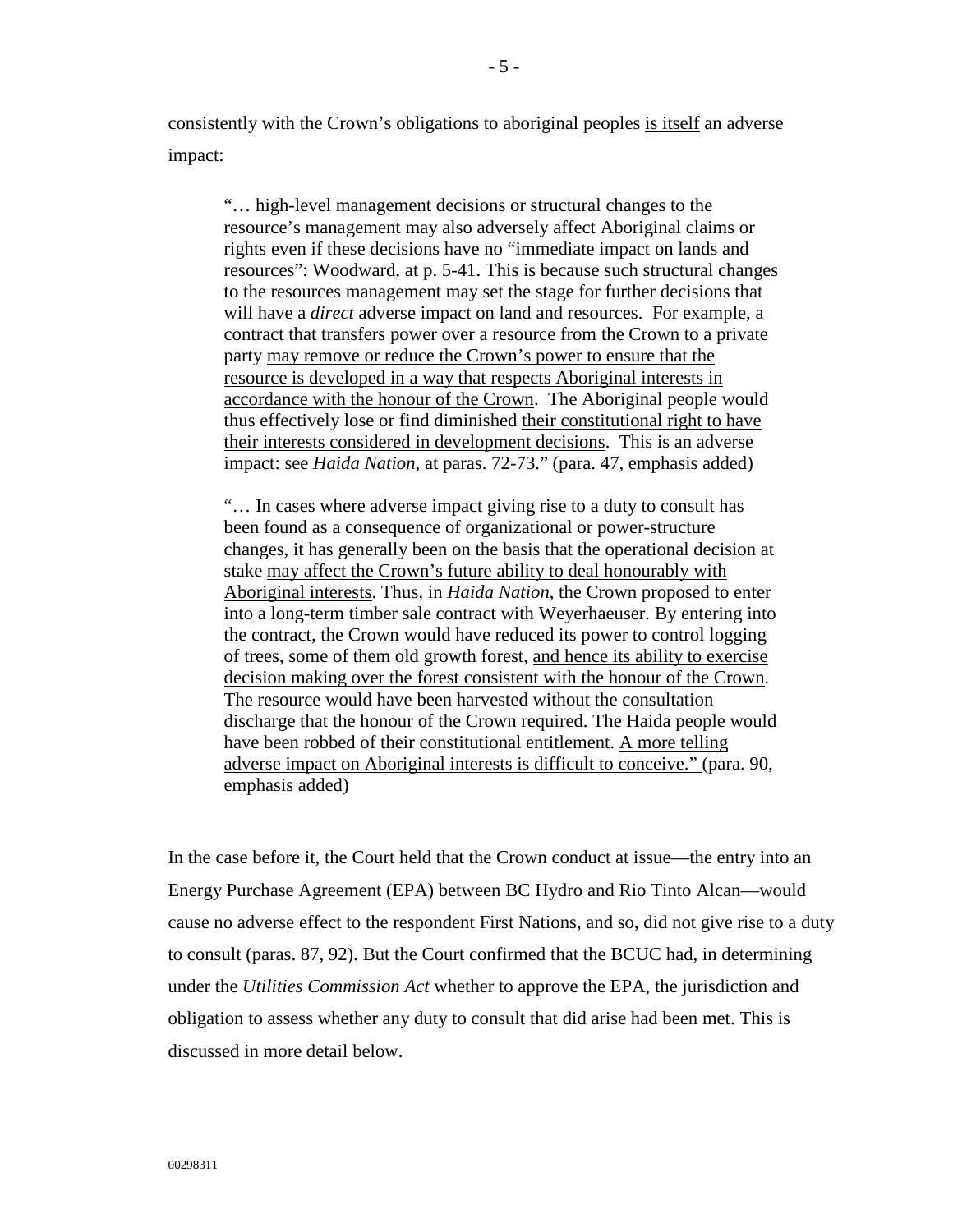The Court held that because the EPA would neither change water flows in the Nechako nor caused the sort of change in management that would hinder the Crown's ability to deal honourably with resource in the future, that the duty to consult did not arise. Indeed, the Court expressly noted that the Crown—and in particular, BC Hydro as a Crown corporation and agent—would remain part of a Joint Operating Committee for the Nechako Reservoir, and retain the according obligation to consult regarding future decisions in that context:

"Nor need the second element — proposed Crown conduct or decision detain us. BC Hydro's proposal to enter into an agreement to purchase electricity from Alcan is clearly proposed Crown conduct. BC Hydro is a Crown corporation. It acts in place of the Crown. No one seriously argues that the 2007 EPA does not represent a proposed action of the Province of British Columbia." (para. 81, emphasis added)

"By contrast, in this case, the Crown remains present on the Joint Operating Committee and as a participant in the reservoir operating model. Charged with the duty to act in accordance with the honour of Crown, BC Hydro's representatives would be required to take into account and consult as necessary with affected Aboriginal groups insofar as any decisions taken in the future have the potential to adversely affect them. The CSTC First Nations' right to Crown consultation on any decisions that would adversely affect their claims or rights would be maintained. I add that the honour of the Crown would require BC Hydro to give the CSTC First Nations notice of any decisions under the 2007 EPA that have the potential to adversely affect their claims or rights." (para. 91, emphasis added)

# <span id="page-7-0"></span>B. TRIBUNALS AND THE CONSTITUTION

While it is worth illuminating the distinction between the conduct that *triggers* the duty vs. just where the duty is enforceable or justiciable, this should not be taken too far. The point is worth making because for a period there appeared to be some danger that real or perceived constraints upon the courts' jurisdiction on judicial review would have the effect in practice of limiting the scope of the constitutional duty itself. The Court's strong language in *Rio Tinto* likely abates this risk.

However, on the other hand, the duty is only as meaningful as its enforceability.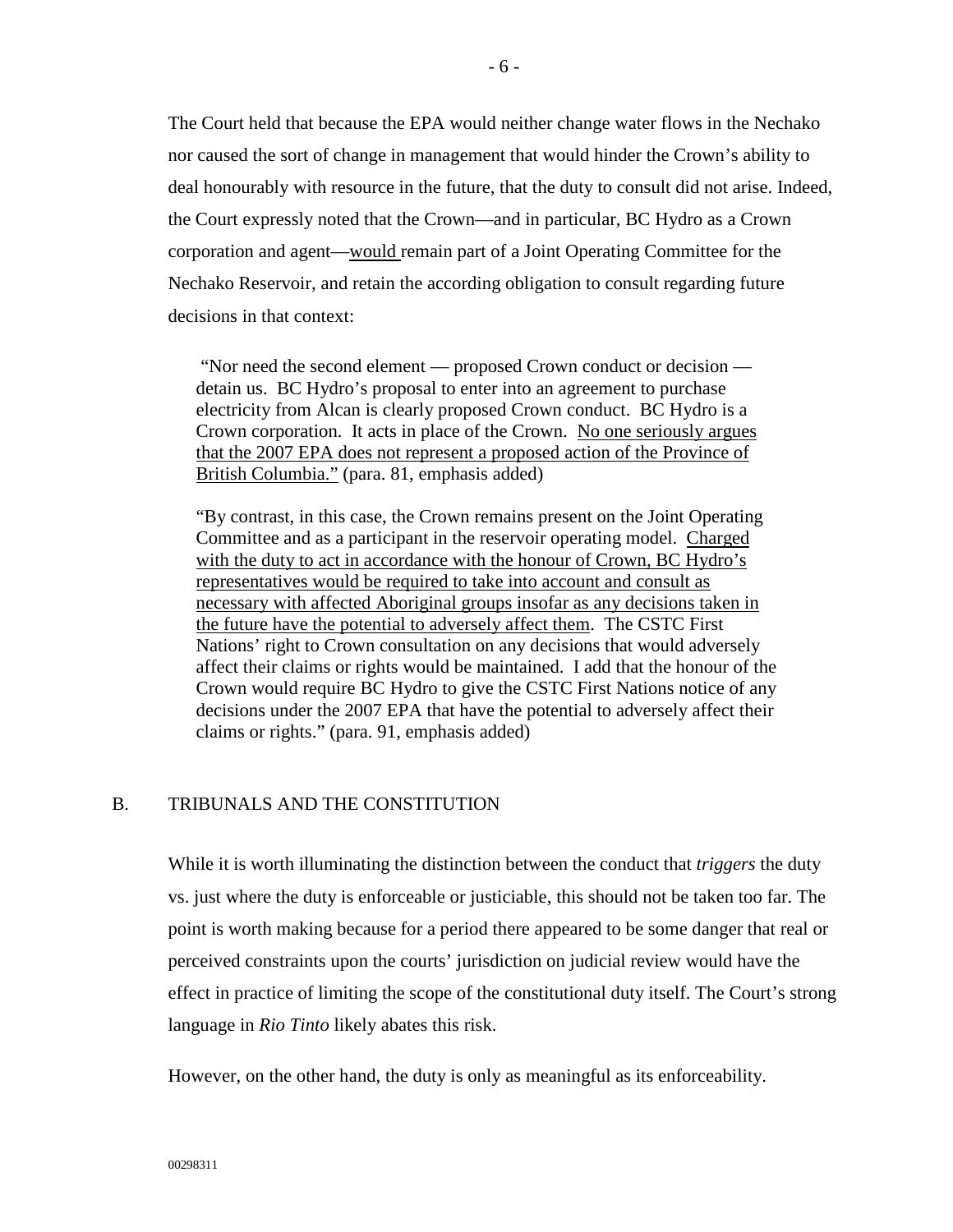Therefore, determining where in our regulatory and adjudicative structure the constitutional duty can be enforced is an important question. Practitioners of administrative and constitutional law will recall the long tension in which the companion issue was held as the Supreme Court of Canada deliberated upon the enforceability of the *Charter* at the administrative tribunal level, recently reviewed in *R. v. Conway,* 2010 SCC 22. The strong dissent in *Cooper* came to prevail, the Court adopting it in *Nova Scotia (Workers' Compensation Board) v. Martin; Nova Scotia (Workers' Compensation Board) v. Laseur*, 2003 SCC 54, [2003] 2 S.C.R. 504 ("*Martin*", para. 29), and endorsing it again most recently in *Conway* (para. 77):

The *Charter* is not some holy grail which only judicial initiates of the superior courts may touch. The *Charter* belongs to the people. All law and law-makers that touch the people must conform to it. Tribunals and commissions charged with deciding legal issues are no exception. Many more citizens have their rights determined by these tribunals than by the courts. If the *Charter* is to be meaningful to ordinary people, then it must find its expression in the decisions of these tribunals. (*Cooper v. Canada (Human Rights Commission)*, [1996] 3 S.C.R. 854, *per* McLachlin J. (in dissent), at para. 70)

The issue faced by First Nations is not dissimilar: if the duty to consult is to be meaningful, it must attach to the appropriate level of Crown decision making, and must be enforceable through reasonable, accessible means. Both administrative law and s. 35 jurisprudence regarding the Crown's duty to consult are concerned with maintaining the rule of law and constitutional supremacy in Crown decision making, and ensuring that the constitutionality of government action not be deferred or reserved for enforcement by the courts but be enacted through the decisions of the Crown's delegates.

*Haida* established that the "solemn commitment" of s. 35 of the Constitution constrains the exercise of Crown authority over contested resources pending final determination of aboriginal claims (para. 29, 32-35). *Haida* also promises the assistance of "courts and tribunals" in properly measuring and enforcing this constraint (paras. 30, 37). *Martin* and *Paul* establish that the enforcement of constitutional rights and obligations, including s. 35 rights, is part of the regular (if perhaps not frequent) work of administrative tribunals: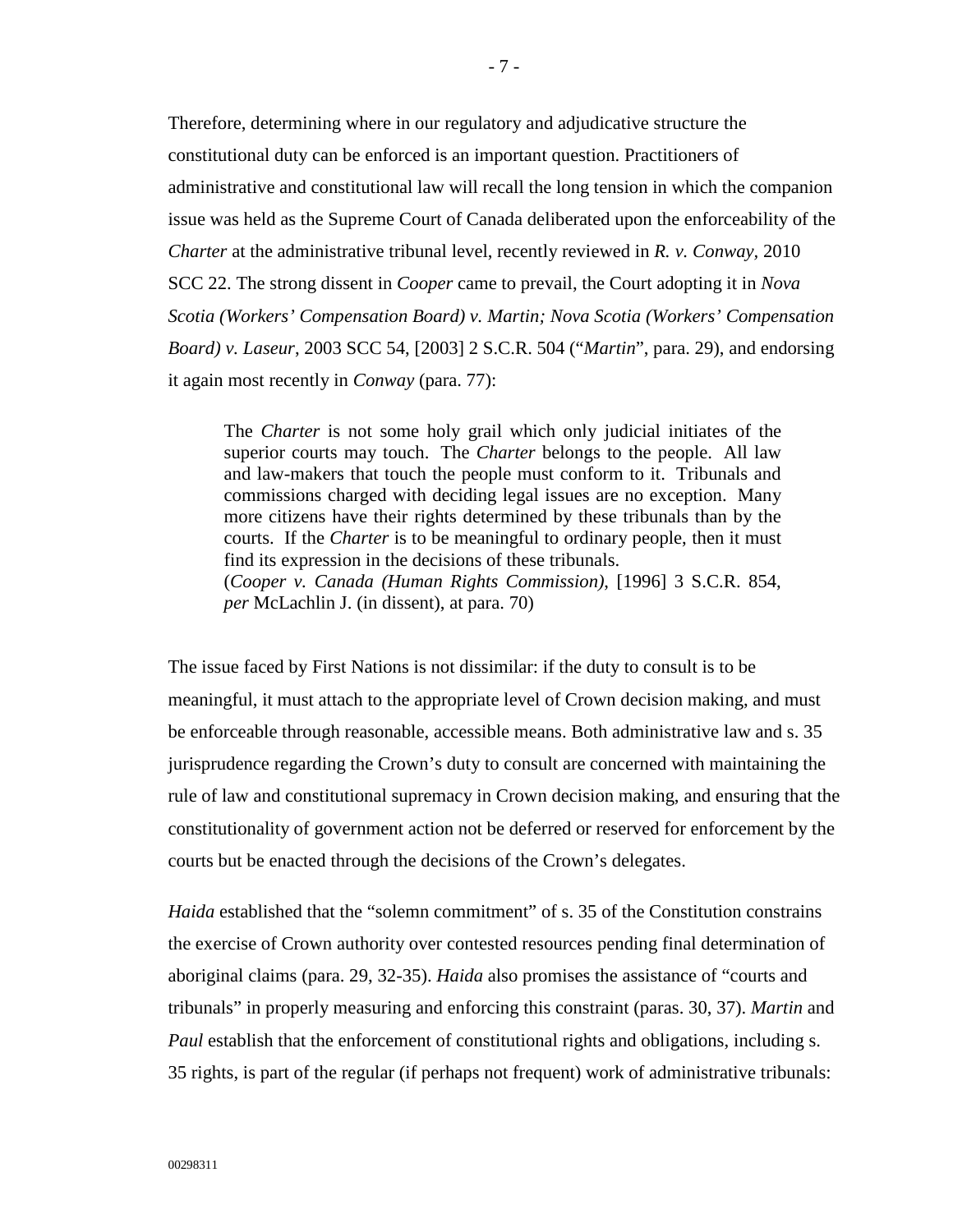From this principle of constitutional supremacy also flows, as a practical corollary, the idea that Canadians should be entitled to assert the rights and freedoms that the Constitution guarantees them in the most accessible forum available, without the need for parallel proceedings before the courts… (*Martin,* para. 29)

…The *Charter* is not invoked as a separate subject matter; rather, it is a controlling norm in decisions over matters within the tribunal's jurisdiction. (*Martin,* para 39)

The applicability of this in determining a tribunal's power to apply s. 35 of the *Constitution Act, 1982* was confirmed in the companion case of *Paul v. British Columbia (Forest Appeals Commission)*, 2003 SCC 55, at paras. 8 and 39; see also *Conway*, paras. 68, 73-75.

<span id="page-9-0"></span>1. Legislative intent

The jurisdiction of a tribunal to apply the constitution depends upon legislative intent.

The Court recently summarized the test set out in *Martin* in *Conway*:

"Based on these principles, Gonthier J. concluded that the following determines whether it is within an administrative tribunal's jurisdiction to subject a legislative provision to *Charter* scrutiny:

> Under the tribunal's enabling statute, does the administrative tribunal have jurisdiction, explicit or implied, to decide questions of law arising under a legislative provision? If so, the tribunal is presumed to have the jurisdiction to determine the constitutional validity of that provision under the *Charter*.

Does the tribunal's enabling statute clearly demonstrate that the legislature intended to exclude the *Charter* from the tribunal's jurisdiction? If so, the presumption in favour of *Charter* jurisdiction is rebutted." (para. 68)

The Court also observed in *Conway*:

"…with rare exceptions, administrative tribunals with the authority to apply the law have the jurisdiction to apply the *Charter* to the issues that arise in the proper exercise of their statutory functions…" (para. 20)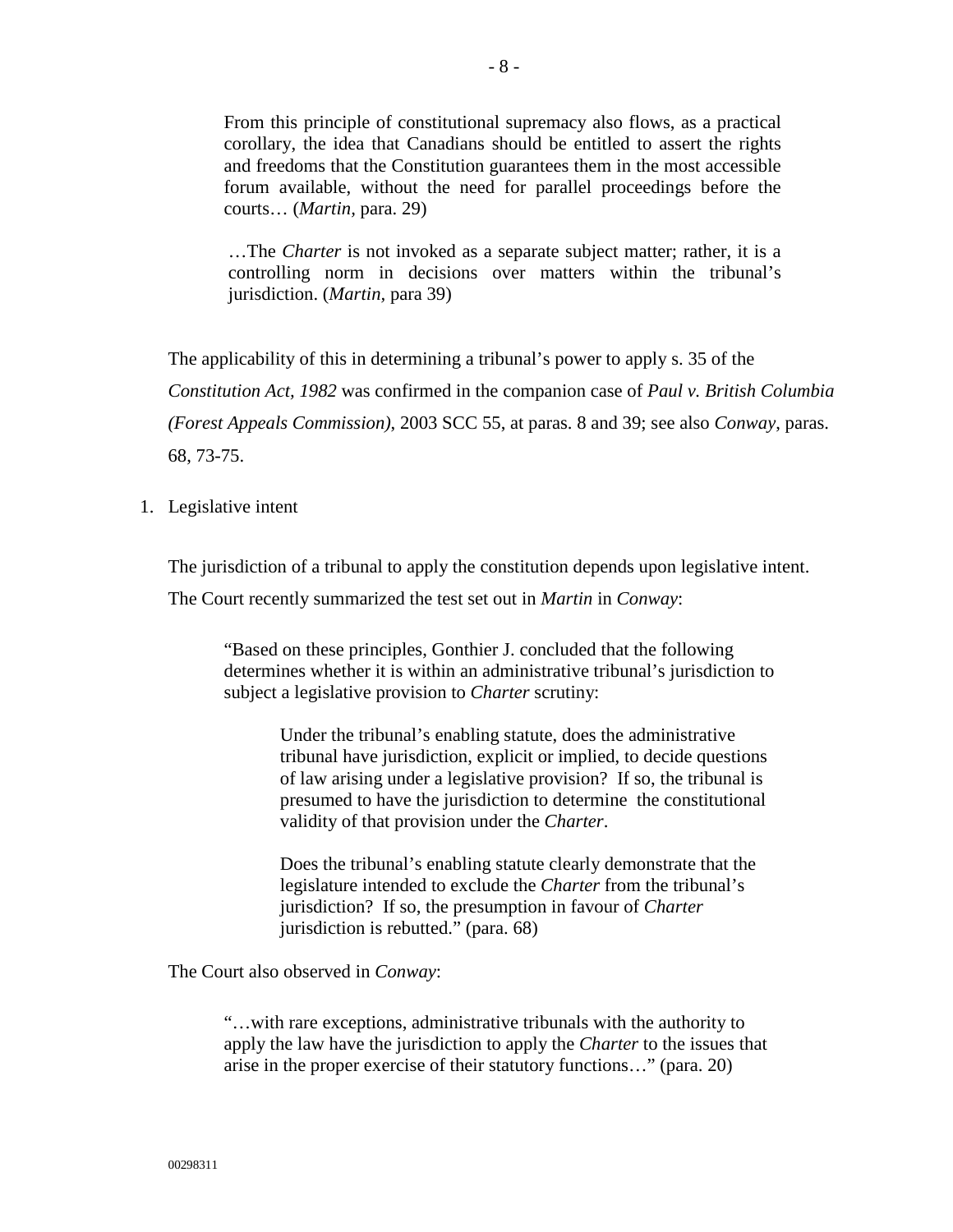Citing *Conway* and *Paul,* the Court in *Rio Tinto Alcan* applied the same test.

"The power to decide questions of law implies a power to decide constitutional issues that are properly before it, absent a clear demonstration that the legislature intended to exclude such jurisdiction from the tribunal's power (*Conway*, at para. 81; *Paul v. British Columbia (Forest Appeals Commission)*, 2003 SCC 55, [2003] 2 S.C.R. 585, at para. 39)." (para. 69)

The Court confirmed that the BCUC has the jurisdiction to decide questions of law, and, as it was put by the Court in *Conway,* "[t]he presumption in favour of constitutional jurisdiction was therefore triggered and was not rebutted" (*Conway* para. 76):

"…It is common ground that the *Utilities Commission Act* empowers the Commission to decide questions of law in the course of determining whether the 2007 EPA is in the public interest…" (*Rio Tinto Alcan* para. 69, emphasis added and para. 72)

Accordingly, the Court held that the Commission had the obligation to determine whether any duty to consult arose with respect to the decision before it, and if so, whether the Crown had discharged the duty (para. 84).

<span id="page-10-0"></span>2. Not a "new duty"

The main ground upon which *Rio Tinto Alcan* sought leave to appeal to the Supreme Court of Canada from the B.C. Court of Appeal's decision was that the Court of Appeal had ignored the statutory mandate of the BCUC, and introduced a "new duty to decide" to the tribunal. However, as *Conway,* and the preceding jurisprudence demonstrate, the obligation upon the BCUC was not new:

"These cases confirm that administrative tribunals with the authority to decide questions of law and whose *Charter* jurisdiction has not been clearly withdrawn have the corresponding  $\frac{ \text{authority}}{ }$  and duty — to consider and apply the Constitution, including the *Charter*, when answering those legal questions." (*Conway,* para. 70, emphasis added)

The Supreme Court of Canada rejected the argument before it in *Rio Tinto Alcan* that the discretion afforded the BCUC under the *Act* to determine what was relevant to the public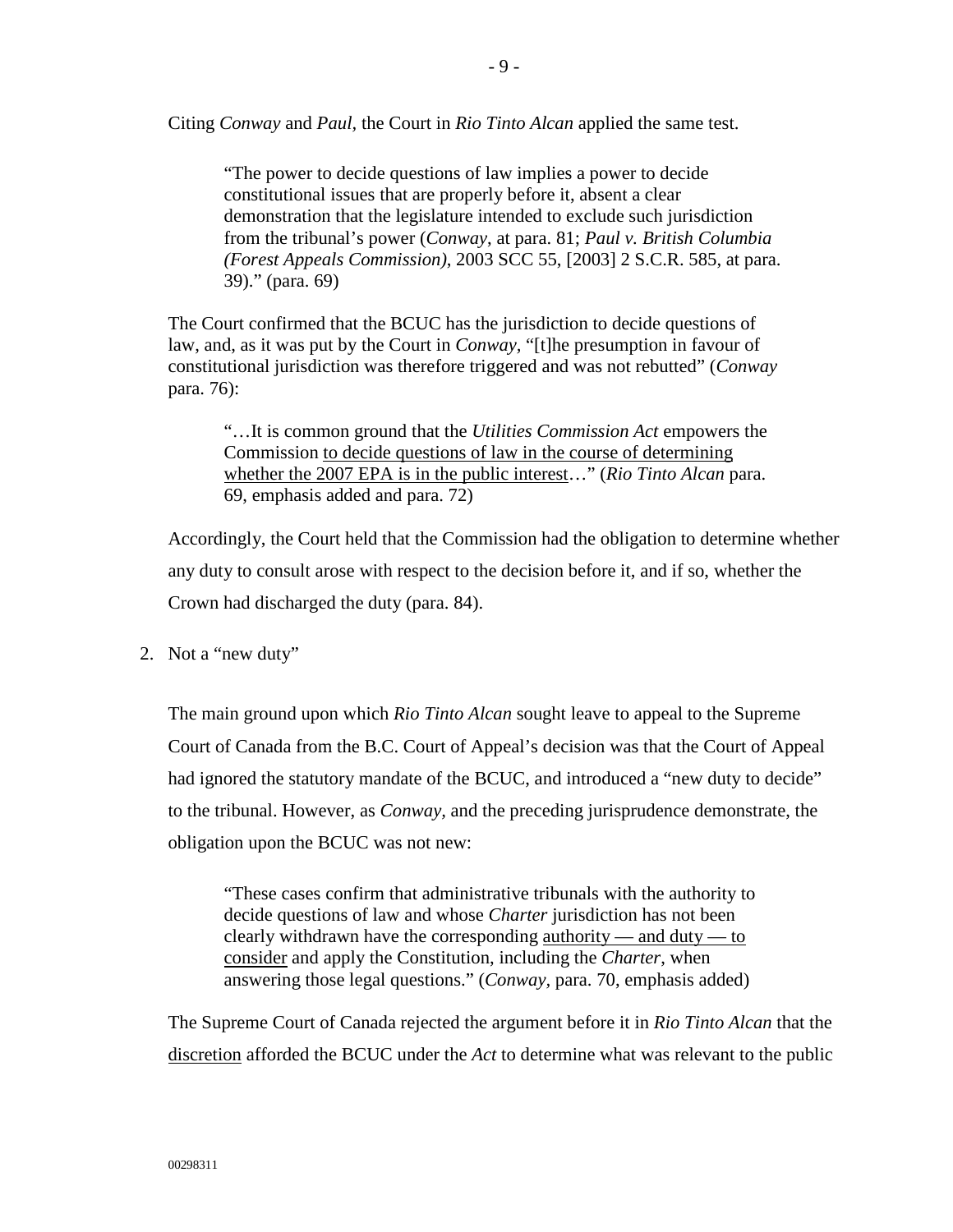interest would allow the Commission to displace its obligation to determine the constitutional question if it did not find that question to be relevant to the public interest.

The Court also rejected the argument that the obligation to determine the adequacy of any required consultation needed to be set out expressly in the statute in order to establish the Commission's authority and duty to do so, in favour of the "questions of law" test already established.

<span id="page-11-0"></span>3. Exempting constitutional or s. 35 issues

As noted, the "questions of law" test triggers a presumption in favour of constitutional jurisdiction that can then be rebutted by the legislature. The Court specifically considered and rejected the argument that the presumption for the Commission's jurisdiction was rebutted by s. 44 of the *Administrative Tribunals Act,* S.B.C. 2004, c. 45, which applies to the Commission by virtue of s. 2(4) of the *Utilities Commission Act*, and states that "[t]he tribunal does not have jurisdiction over constitutional questions". After considering the definition of "constitutional questions" under the *Constitutional Question Act*, the Court held:

"…the provisions of the *Administrative Tribunals Act* and the *Constitutional Question Act* do not indicate a clear intention on the part of the legislature to exclude from the Commission's jurisdiction the duty to consider whether the Crown has discharged its duty to consult with holders of relevant Aboriginal interests." (para. 72)

It is worth noting that the power of the legislature to remove the jurisdiction of a tribunal to assess the adequacy of any required Crown consultation in relation to the matter before the tribunal may not be without constraint.

Gonthier J. in *Martin* was overtly concerned that forcing litigants to refer constitutional issues to the courts would result in costly and time-consuming bifurcation of proceedings (para. 29) and wrote: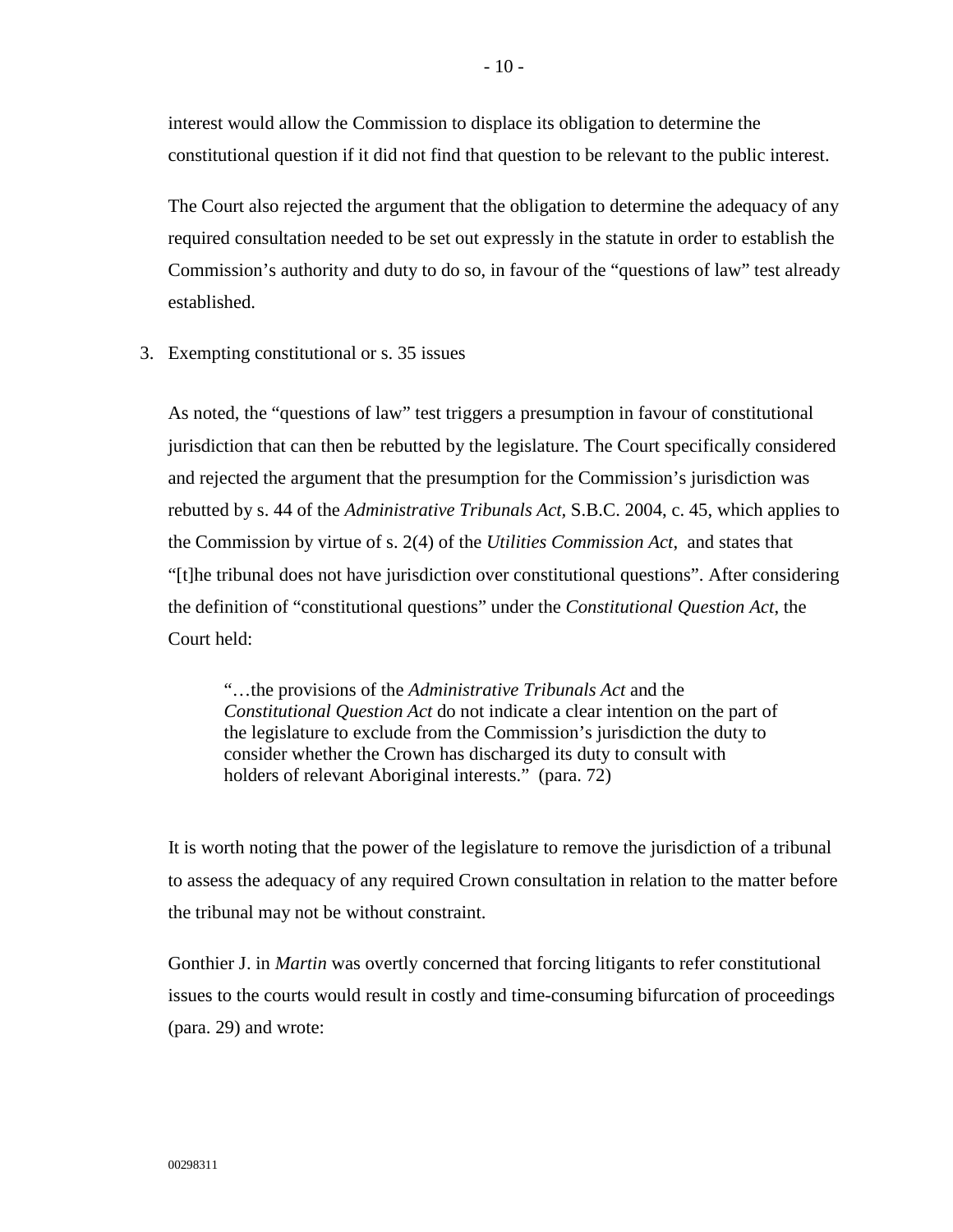"I refrain, however, from expressing any opinion as to the constitutionality of a provision that would place procedural barriers in the way of claimants seeking to assert their rights in a timely and effective manner, for instance by removing *Charter* jurisdiction from a tribunal without providing an effective alternative administrative route for *Charter* claims." (para. 44, emphasis added)

Accordingly, if the legislature were to remove the power of a tribunal to assess the adequacy of any required consultation on matters before the tribunal without putting in place an effective alternative administrative route for the enforcement of the obligation, there may, depending on the circumstances, be grounds for constitutional review.<sup>[1](#page-12-0)</sup>

In *Haida* too the Court recognized that reducing recourse to the courts would strengthen reconciliation process promised in s. 35 of the Constitution:

It is open to governments to set up regulatory schemes to address the procedural requirements appropriate to different problems at different stages, thereby strengthening the reconciliation process and reducing recourse to the courts. As noted in *R. v. Adams*, [1996] 3 S.C.R. 101, at para. 54, the government "may not simply adopt an unstructured discretionary administrative regime which risks infringing aboriginal rights in a substantial number of applications in the absence of some explicit guidance…" (*Haida,* para. 51 emphasis added)

In *Conway* the Court held:

"Over two decades of jurisprudence has confirmed the practical advantages and constitutional basis for allowing Canadians to assert their *Charter* rights in the most accessible forum available, without the need for bifurcated proceedings between superior courts and administrative tribunals … The denial of early access to remedies is a denial of an appropriate and just remedy, as Lamer J. pointed out in *Mills*, at p. 891. And a scheme that favours bifurcating claims is inconsistent with the well-established principle that an administrative tribunal is to decide all matters, including constitutional questions, whose essential factual character falls within the tribunal's specialized statutory jurisdiction (*Conway,* para. 79)

 $\overline{a}$ 

<span id="page-12-0"></span><sup>1</sup> This particular point would be distinct from what the legislature did under the *Clean Energy Act*, S.B.C. 2010, c. 22, s. 4(3), which took matters themselves (which may have given rise to the constitutional obligation to consult) out of the jurisdiction of the British Columbia Utilities Commission.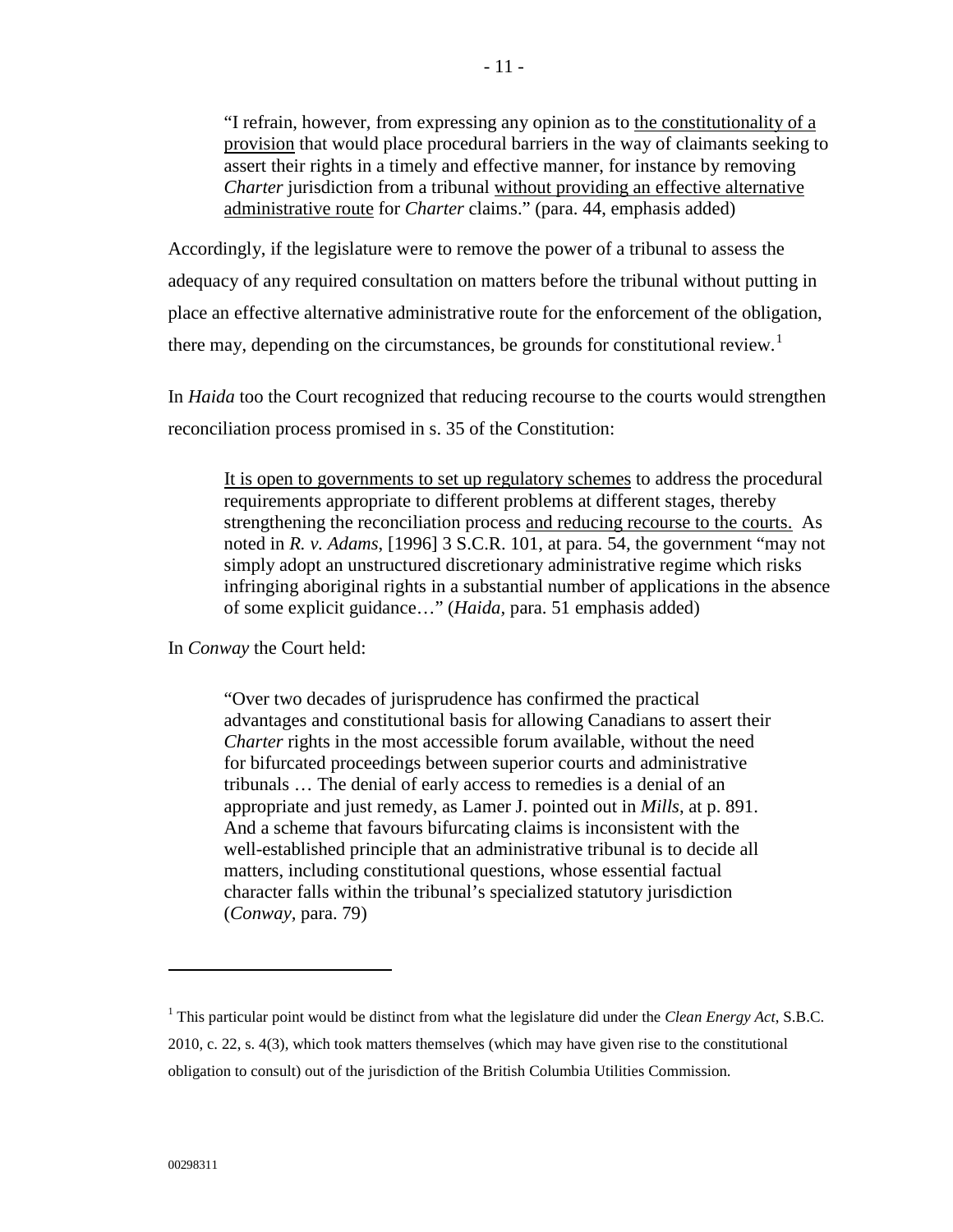In *Rio Tinto Alcan* the Court held:

"As the B.C. Court of Appeal rightly found, the duty to consult with Aboriginal groups, triggered when government decisions have the potential to adversely affect Aboriginal interests, is a constitutional duty invoking the honour of the Crown. It must be met. If the tribunal structure set up by the legislature is incapable of dealing with a decision's potential adverse impacts on Aboriginal interests, then the Aboriginal peoples affected must seek appropriate remedies in the courts: *Haida Nation*, at para. 51." (*Rio Tinto Alcan*, para. 63 and repeated at 75)

#### <span id="page-13-0"></span>C. ELSEWHERE IN THE REGULATORY STATE…

The "unstructured discretion" warned of by the Court in *Adams* and *Haida* resonates with the legacy of *Slaight Communications Inc. v. Davidson*, [1989] 1 S.C.R. 1038 "in its conclusion that any exercise of statutory discretion is subject to the *Charter* and its values" (*Conway* para. 5, para. 21).

The B.C. Court of Appeal very recently commented on the admonishment against unstructured discretion in *Nlaka'pamux Tribal Council v. British Columbia (Project Assessment Director, Environmental Assessment Office*), 2011 BCCA 78 ("*Nlaka'pamux*"):

"The Supreme Court of Canada in *R. v. Adams,* [\[1996\] 3 S.C.R. 101,](http://www.lexisnexis.com/ca/legal/search/runRemoteLink.do?langcountry=CA&linkInfo=F%23CA%23SCR%23sel2%253%25year%251996%25page%25101%25sel1%251996%25vol%253%25&risb=21_T11350196012&bct=A&service=citation&A=0.0781984417756113) and in *Haida* wished to emphasize that unstructured discretion - *i.e.,* discretion that is not targeted to the protection of Aboriginal rights - will not be held to satisfy the Crown's duty in its dealings with First Nations to act honourably. That does not mean that a complex regulatory regime is always necessary. Indeed, in *Haida* itself, broad policy guidelines dealing with government operations were seen as providing a sufficient guard against unstructured discretion." (*Nlaka'pamux* para. 88, emphasis added). $<sup>2</sup>$  $<sup>2</sup>$  $<sup>2</sup>$ </sup>

 $\overline{a}$ 

<span id="page-13-1"></span><sup>2</sup> It should be noted however that in that case the Court held at para. 90 that the *Environmental Assessment Act* is a regulatory structure, one of whose goals is to provide a framework for First Nation consultation. However, this lies in contrast to what the Court said about that *Act* in *Kwikwetlem* at para. 53:

The most significant differences between the former and the current *Act* are the omission of a purposes section, changes to the criteria for the grant of an EAC, and the absence of provisions mandating participation of First Nations. The notion that the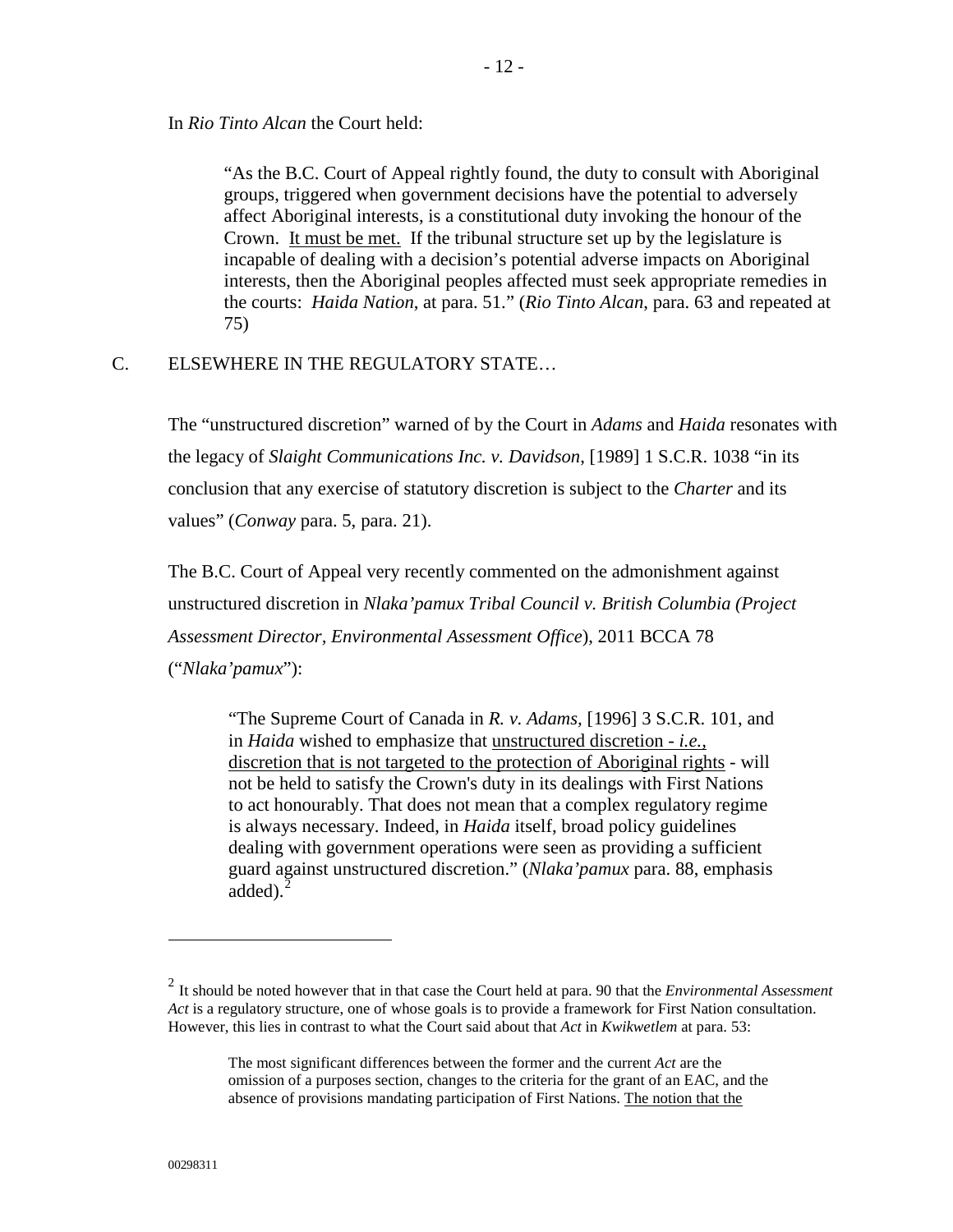The fundamental issue is put succinctly by Binnie J. for the majority in *Beckman v. Little Salmon/Carmacks First Nation,* 2010 SCC 53 (*"Little Salmon*"):

"A decision maker who proceeds on the basis of inadequate consultation errs in law." (*Little Salmon*, para. 48)

That case arose out of an application for judicial review from an approval by the delegated decision maker of a grant of 65 acres of surrendered land (under a comprehensive treaty) to a third party. The First Nation had existing treaty rights in respect of the land, with respect to which the Court held the Crown had the duty to consult (paras. 57, 61, 66).

Both *Nlaka'pamux* and *Little Salmon* demonstrate that the Crown cannot, through internal prescription or agreement, avoid its constitutional obligation to consult, which is imposed as a matter of law, based upon the honour of the Crown. In *Little Salmon* the Crown pointed to the treaty, which did not expressly require consultation on the taking up of the land for the purposes of the grant. The Court rejected this, stating:

"I think this argument is unpersuasive. The duty to consult is treated in the jurisprudence as a means (in appropriate circumstances) of upholding the honour of the Crown. Consultation can be shaped by agreement of the parties, but the Crown cannot contract out of its duty of honourable dealing with Aboriginal people. As held in *Haida Nation* and affirmed in *Mikisew Cree*, it is a doctrine that applies independently of the expressed or implied intention of the parties." (para. 61, emphasis added)

"However, as stated, the duty to consult is not a "collateral agreement or condition". The LSCFN Treaty *is* the "entire agreement", but it does not exist in isolation. The duty to consult is imposed as a matter of law, irrespective of the parties' "agreement". It does not "affect" the agreement itself. It is simply part of the essential legal framework within which the treaty is to be interpreted and performed." (para. 69, emphasis added)

interests of First Nations are entitled to special protection does not arise in the current *Act*.

 $\overline{a}$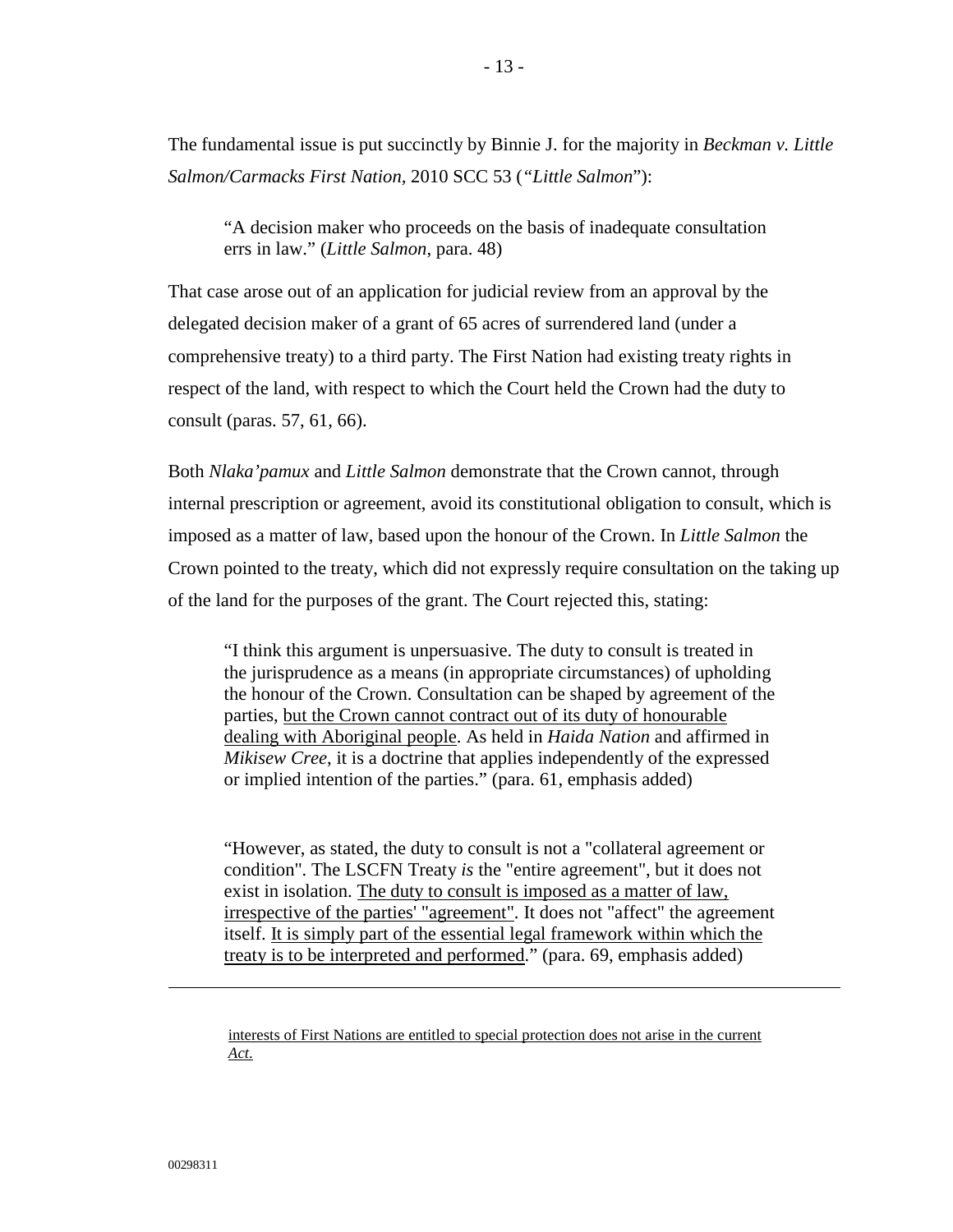In *Nlaka'pamux* the Court of Appeal overturned a decision on judicial review which had held that the Crown could exclude consultation with the petitioner Tribal Council from an environmental assessment process regarding a proposed landfill extension, the Crown opting instead for "government to government" consultation outside the process.

The landfill extension proposal was subject to an assessment under the *Environmental Assessment Act*, S.B.C. 2002, c. 43. The s. 11 order establishing the procedures and methods for carrying out the assessment did not mandate consultation with the petitioner Tribal Council but would permit (though not require) some sort of "government to government" discussions outside of the scope of the assessment order. One of the complicating facts of the case was competing claims and evident animosity between First Nations who claimed the right to be consulted. However, the Court held:

"That said, I cannot agree with the chambers judge's conclusion that the Crown was entitled to "balance its obligation to consult with its obligation to carry out its statutory duty in an effective manner". The Crown's duty to act honourably toward First Nations makes consultation a constitutional imperative." (para. 68)

The Court held that whatever other consultation process may be provided for outside the environmental assessment, it was essential that consultation be part of the environmental assessment process itself, which is the sort of "high-level planning process" to which the duty attaches. Consultation within that process could not be substituted by consultation occurring outside the process (para. 97).

In that case much centered on the s. 11 order under the *Environmental Assessment Act* because, as the Court held, "the statute requires that any First Nations consultation that is to form part of the assessment process be provided for in the s. 11 order" (para. 98). Any other consultation would "by definition" then be outside that process. The process was in respect of a proposal that triggered the duty to consult ("deep consultation" in that case), therefore could not be completed without adequate consultation.

While the language of the statute was significant in that case, it is important to note that this principle is not contingent on statutory language. It applies even where the statute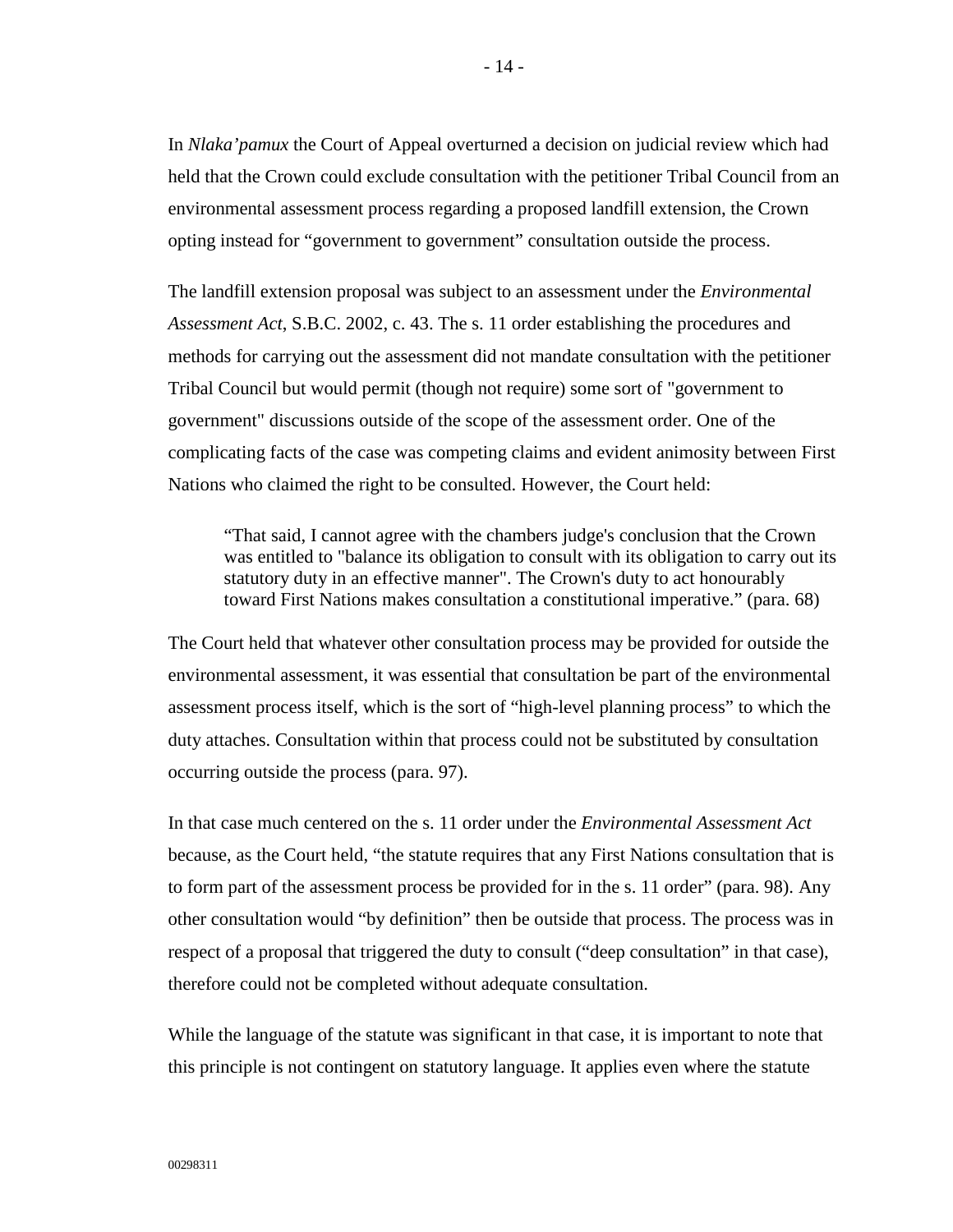doesn't address consultation with respect to the decision or matter at issue. This what the Court of Appeal held in *Kwikwetelem*. In that case both a Certificate of Public Convenience and Necessity (under s. 45 of the *Utilities Commission Act*) and an Environmental Assessment Certificate (under the *Environmental Assessment Act*) were necessary before the proposed Interior Lower Mainland Transmission project could proceed. The *Utilities Commission Act* is silent on consultation. The Commission determined it need not consider the adequacy of consultation with respect to the matter before it, as Crown consultation could be occur later, through another process.

"The Commission, like the respondents, takes the view the CPCN process should be completed before an application for an EAC is made. In the appellants' view, this practical approach is possible only if the Commission is required to ensure the Crown has fulfilled its duty to consult about and, if necessary, accommodate their interests during the preliminary planning stage before it grants a CPCN for a specific project." (para. 20).

The Court of Appeal overturned the Commission, holding (paras. 13-14):

"The Commission's constitutional duty was to consider whether the Crown's constitutional duty of consultation had been fulfilled with respect to the subject matter of the application. Thus, before it certified the ILM Project as necessary and convenient in the public interest, it was required to determine when the Crown's duty to consult with regard to that project arose, the scope of that duty, and whether it was fulfilled. The Commission did not look at its task that way or undertake that analysis. It decided that the government had put in place a process for consultation and accommodation with First Nations that required a ministerial decision as to whether the Crown had fulfilled these legal obligations before the ILM Project could proceed and that the Commission should defer to that process."

"… In my view, the nature and effect of the CPCN decision obliged the Commission to assess the adequacy of the consultation and accommodation efforts of BC Hydro on the issues relevant to the s. 45 proceeding. The Commission's refusal to consider whether the honour of the Crown was maintained to the point of its decision was based on a misunderstanding of the import of the relevant jurisprudence and was unreasonable." (emphasis added)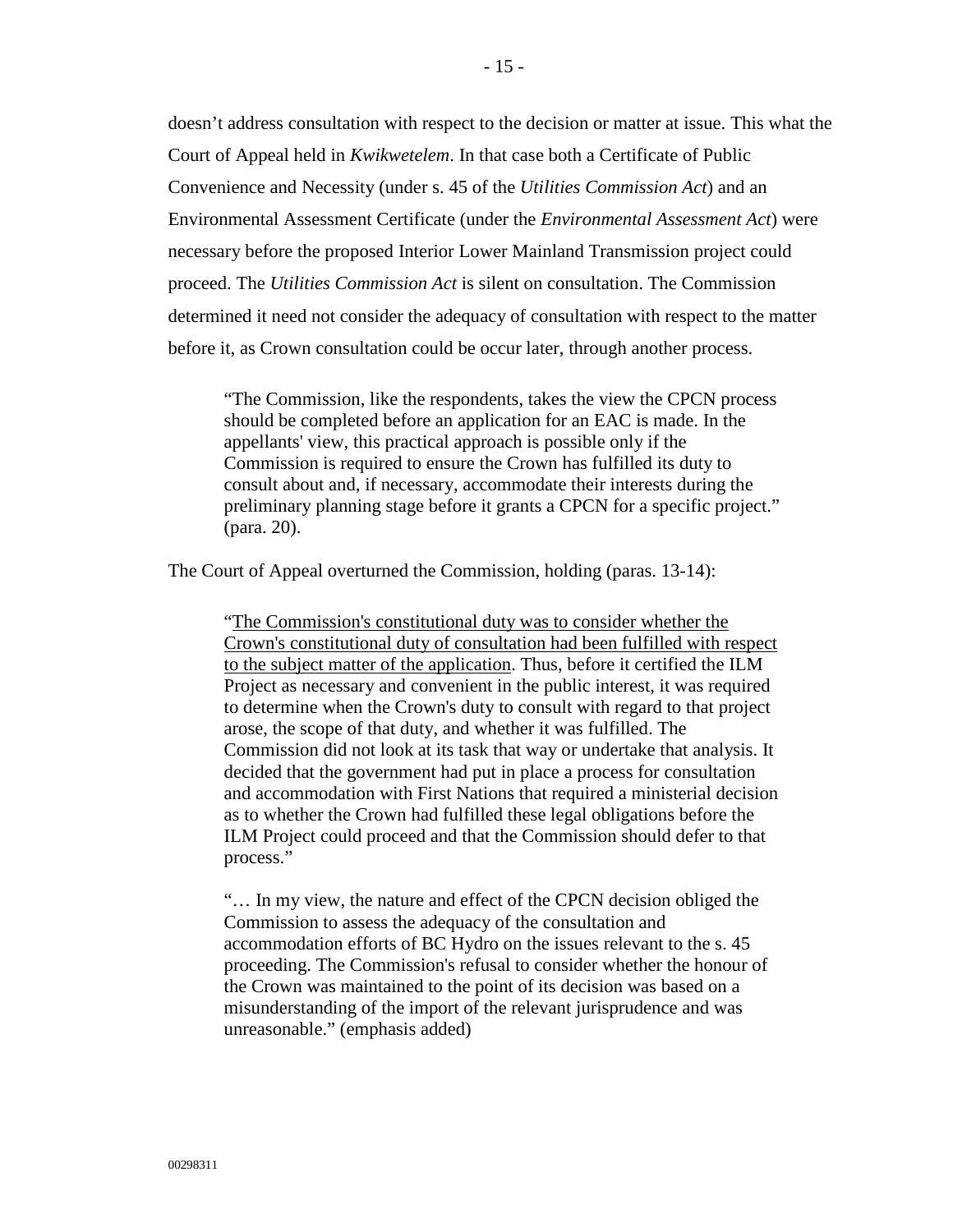One of the complex issues that arises in the law and practice dealing with consultation is what happens when there are several decisions that deal with the same Crown action, or the same resource. The Court's judgment in *Kwikwetlem* deals squarely with this particular permutation of the general overarching question of just where the duty arises, and where it is enforceable:

"As I read the two governing statutes, they mandate discrete processes whereby two decision-makers make two different decisions at two different stages of one important provincially-controlled project. Neither is subsidiary or duplicative of the other. They are better seen the way the respondents treat them and the Commission understands them, as sequential processes that can be coordinated. The CPCN defines the activity that becomes the project to be reviewed by ministers before they grant an EAC. Each decision-maker makes a decision in the public interest, taking into account factors relevant to the question on which they are required to form an opinion.

Information developed for the purpose of the CPCN application and the opinion expressed by the Commission are likely to be relevant to the EAC application, just as information gathered at the pre-application stage of the EAC process may be relevant to the CPCN hearing. That interplay does not mean the effect of their decision on Aboriginal interests is the same. Nor does it make a ministerial review of the Crown's duty to consult with regard to the definition of the project a necessarily satisfactory alternative to an assessment of that duty at an earlier stage by the Commission charged with opining as to whether a public utility system enhancement is necessary in the public interest." (paras. 55 and 56, emphasis added)

"In these circumstances, in my view, the appellants were not only entitled to be consulted and accommodated with regard to the choice of the ILM Project by BCTC, they were also entitled to have their challenge to the adequacy of that consultation and accommodation assessed by the Commission before it certified BCTC's proposal for extending the power transmission system as being in the public interest. It was not enough for the Commission to say to First Nations: we will hear evidence about the rights you assert and how the ILM Project might affect them." (para. 60)

"Their failure to determine whether the Crown's honour had been maintained up to that stage of the Crown's activity was an error in law." (para. 62)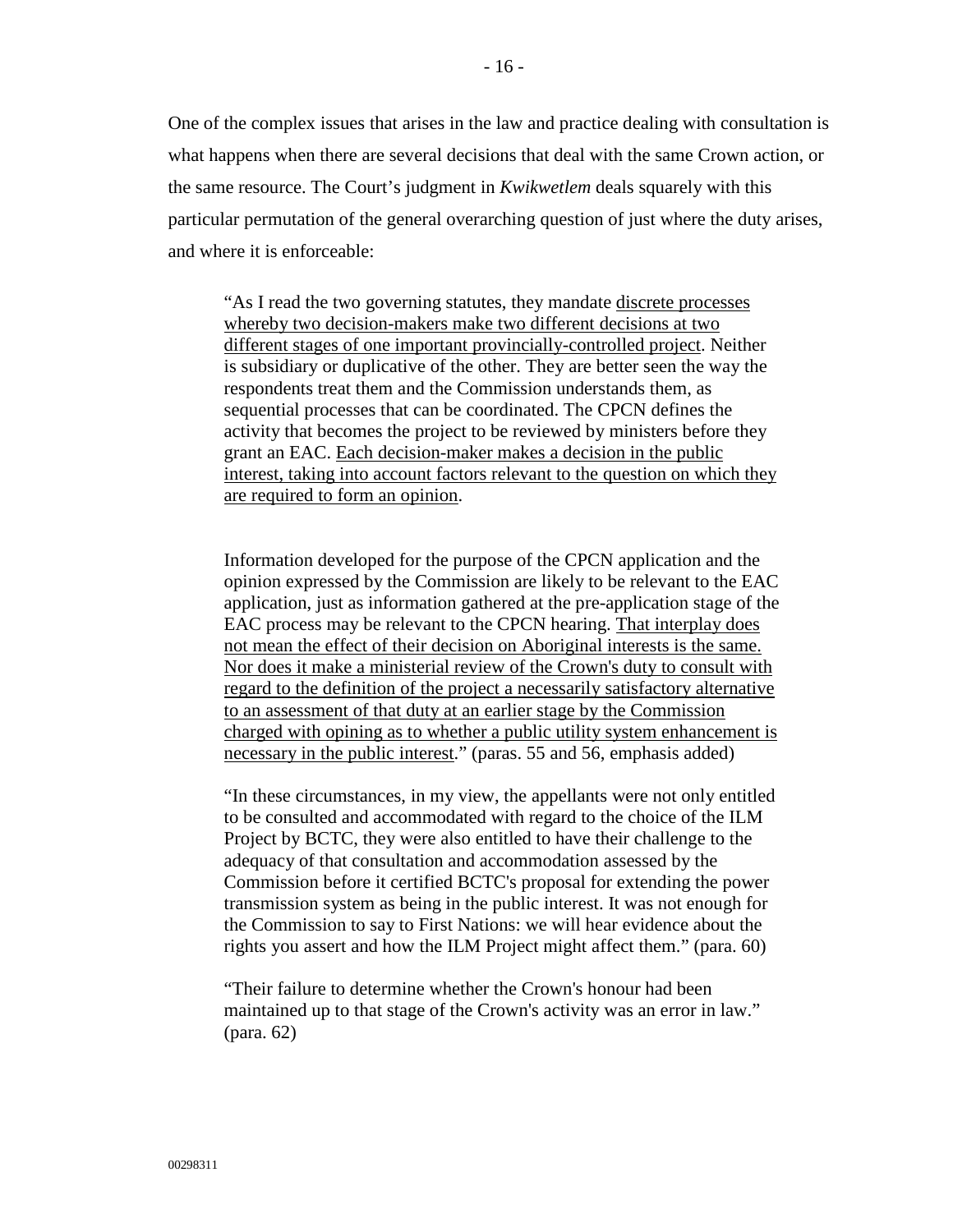This is consistent with the Supreme Court of Canada's judgment in *Rio Tinto Alcan*, that Crown decision makers must, in making their particular decision, do so in accordance with constitutional requirements. While it will vary, depending on where you are at in the administrative state (which varies from line decision makers to tribunals, to ministers etc.), whether the decision maker themselves will actually "do" the consultation, or merely determine that adequate consultation has occurred before proceeding, the fundamental premise is the same.

The duty to consult arises as a constitutional imperative and not a mere statutory obligation. In *Chief Joe Hall v. Canada (Attorney General)* 2007 BCCA 133, Chief Justice Finch, speaking for a 5-judge division of the B.C. Court of Appeal said:

"The honour of the Crown speaks to the Crown's obligation to act honourably in all its dealings with aboriginal peoples. It may not lawfully act in a dishonourable way. That is a limitation on the powers of government, not to be found in any statute, that has a constitutional character because it helps to define the relationship between government and the governed." (see also *Halfway River First Nation v. British Columbia* [1999] 4 C.N.L.R. 1, para. 177)

In general, the duty to consults is the Crown's, and attaches to government action conceived at a high level; however, no Crown actor can make a decision that ignores or is contrary to the Crown's constitutional obligations to aboriginal peoples. That is "a limitation on the powers of government".

In *Kwikwetelem,* the Court remitted the Commission's scoping decision to the Commission for reconsideration in accordance with the Court's opinion, and directed that the effect of the CPCN that the Commission had issued be suspended for the purpose of determining whether the Crown's duty to consult and accommodate the appellants had been met up to that decision point. The Commission waited for the Supreme Court of Canada's judgement in *Rio Tinto Alcan* and subsequent submissions from the parties on this point, and recently released its determination (*In the matter of: British Columbia Transmission Corporation, Reconsideration of the Interior to Lower Mainland Transmission Project*, Decision, February 3, 2011). The Commission Panel determined that the Crown's consultation was not adequate for certain of the First Nations before the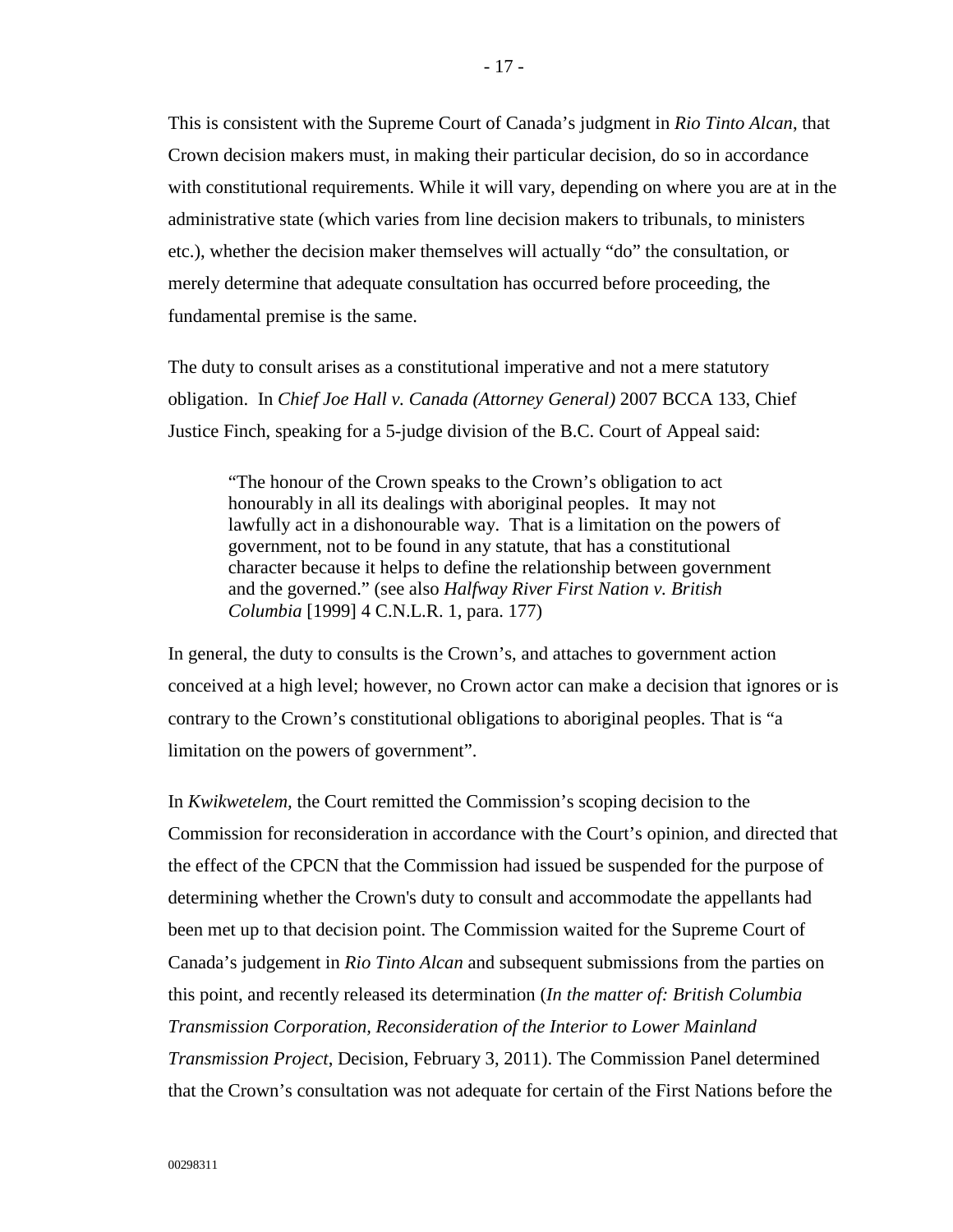Commission, including not having properly consulted regarding route and project options early on, and never having properly responded to First Nations on the question of revenue-sharing. BC Hydro was directed to report back to the Commission in 120 days, and the Certificate of Public Convenience and Necessity remains suspended until the Commission determines that the deficiencies in consultation have been remedied.

# <span id="page-19-0"></span>**III. JUDICIAL REVIEW: STANDARD OF REVIEW**

Binnie J. said this for the majority in *Little Salmon* regarding the standard of review to be brought to decisions made where the duty to consult is at issue:

"In exercising his discretion under the Yukon *Lands Act* and the *Territorial Lands (Yukon) Act*, the Director was required to respect legal and constitutional limits. In establishing those limits no deference is owed to the Director. The standard of review in that respect, including the adequacy of the consultation, is correctness. A decision maker who proceeds on the basis of inadequate consultation errs in law. Within the limits established by the law and the Constitution, however, the Director's decision should be reviewed on a standard of reasonableness: *Dunsmuir v. New Brunswick*, 2008 SCC 9, [2008] 1 S.C.R. 190, and *Canada (Citizenship and Immigration) v. Khosa*, 2009 SCC 12, [2009] 1 S.C.R. 339. In other words, if there was adequate consultation, did the Director's decision to approve the Paulsen grant, having regard to all the relevant considerations, fall within the range of reasonable outcomes?" (para. 48, emphasis added)

This is what the Court said in *Rio Tinto Alcan* regarding the standard to be applied on review from a British Columbia tribunal:

"Before leaving the role of tribunals in relation to consultation, it may be useful to review the standard of review that courts should apply in addressing the decisions of tribunals. The starting point is *Haida Nation*, at para. 61:

> The existence or extent of the duty to consult or accommodate is a legal question in the sense that it defines a legal duty. However, it is typically premised on an assessment of the facts. It follows that a degree of deference to the findings of fact of the initial adjudicator may be appropriate. . . . Absent error on legal issues, the tribunal may be in a better position to evaluate the issue than the reviewing court, and some degree of deference may be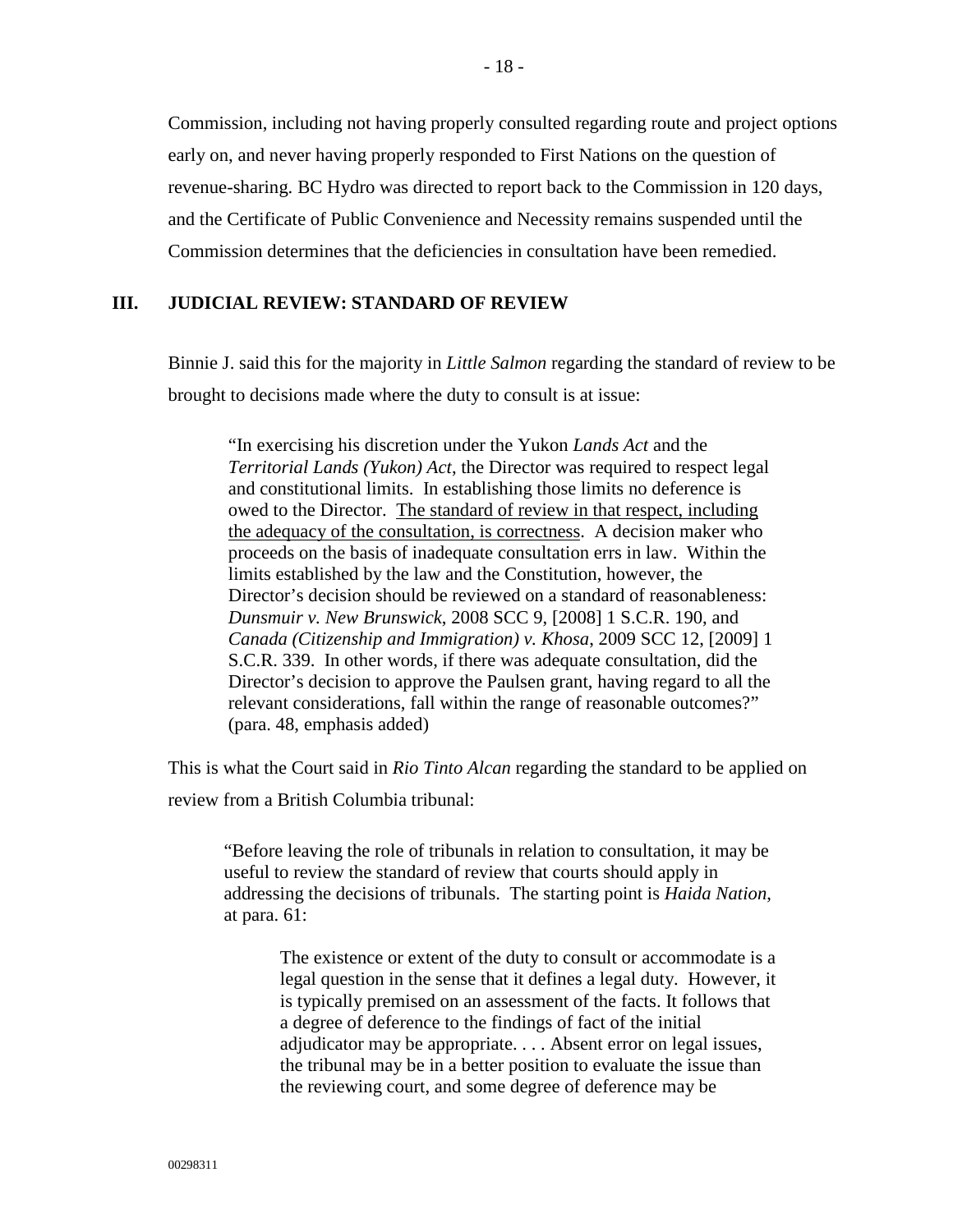required. In such a case, the standard of review is likely to be reasonableness. To the extent that the issue is one of pure law, and can be isolated from the issues of fact, the standard is correctness. However, where the two are inextricably entwined, the standard will likely be reasonableness . . . ."

"It is therefore clear that some deference is appropriate on matters of mixed fact and law, invoking the standard of reasonableness. This, of course, does not displace the need to take express legislative intention into account in determining the appropriate standard of review on particular issues: *Canada (Citizenship and Immigration) v. Khosa*, 2009 SCC 12, [2009] 1 S.C.R. 339. It follows that it is necessary in this case to consider the provisions of the *Administrative Tribunals Act* and the *Utilities Commission Act* in determining the appropriate standard of review, as will be discussed more fully below." (para. 64, 65)

…

"The first question is whether consideration of the duty to consult was within the mandate of the Commission. This being an issue of jurisdiction, the standard of review at common law is correctness. The relevant statutes, discussed earlier, do not displace that standard. I therefore agree with the Court of Appeal that the Commission did not err in concluding that it had the power to consider the issue of consultation." (para. 67)

…

"The determination that rescoping was not required because the 2007 EPA could not affect Aboriginal interests is a mixed question of fact and law. As directed by *Haida Nation*, the standard of review applicable to this type of decision is normally reasonableness (understood in the sense that any conclusion resting on incorrect legal principles of law would not be reasonable). However, the provisions of the relevant statutes, discussed earlier, must be considered. The *Utilities Commission Act* provides that the Commission's findings of fact are "binding and conclusive", attracting a patently unreasonable standard under the *Administrative Tribunals Act.* Questions of law must be correctly decided. The question before us is a question of mixed fact and law. It falls between the legislated standards and thus attracts the common law standard of "reasonableness" as set out in *Haida Nation* and *Dunsmuir v. New Brunswick*, 2008 SCC 9, [2008] 1 S.C.R. 190." (para. 78)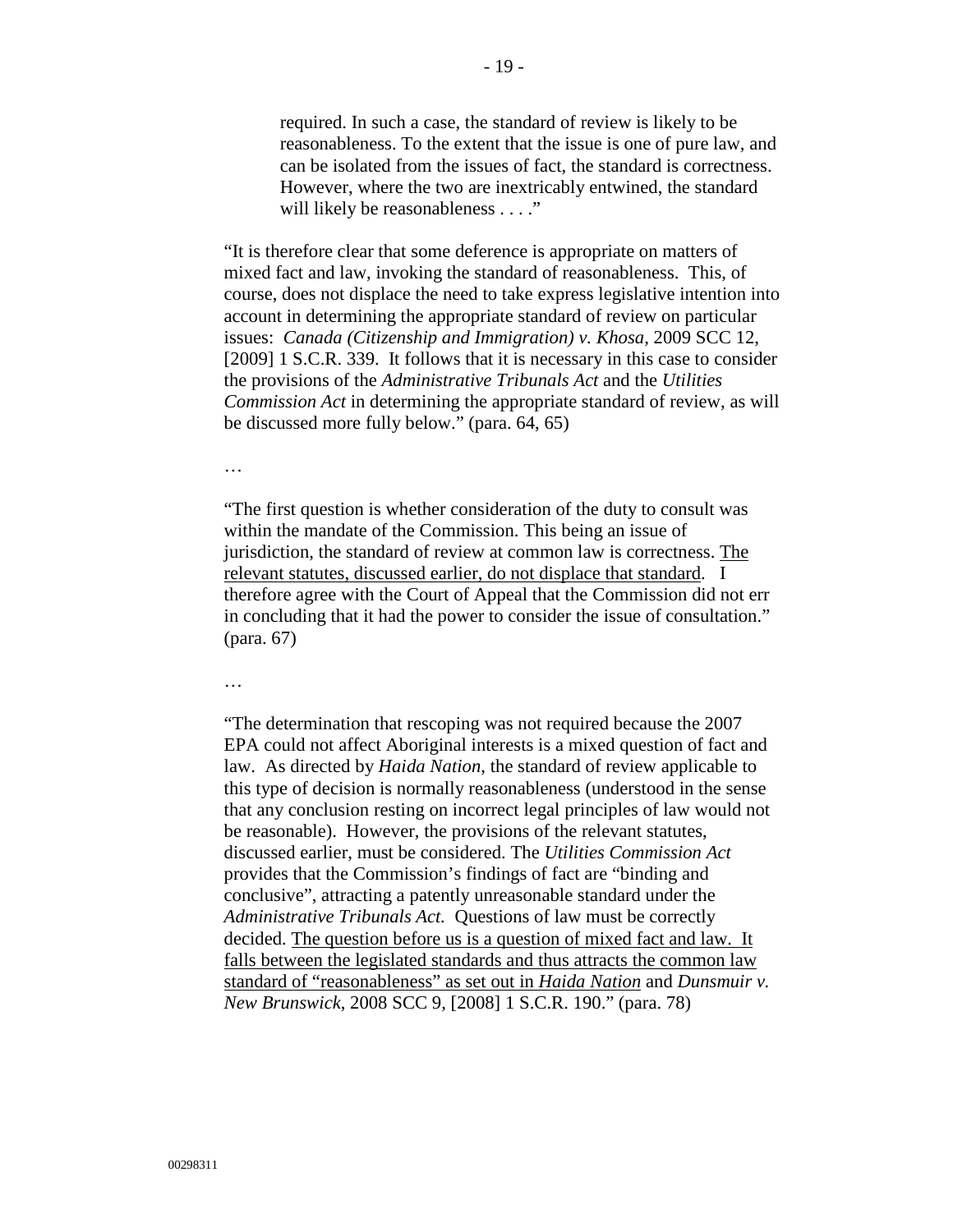Without commenting on the Court's treatment of the *Admininstrative Tribunals Act* in *Rio Tinto Alcan* (or that it was a statutory appeal), the law can, I think, be summarized this way: the deference entailed in the reasonableness standard applies to the findings of fact required to determine whether the duty is triggered, and it applies to the assessment of the consultation process itself. But it cannot be reasonable to proceed on the basis of inadequate consultation—it is incorrect to do so.

### <span id="page-21-0"></span>**IV. REMEDIES**

#### <span id="page-21-1"></span>A. TRIBUNALS

Where a tribunal finds that Crown consultation with respect to the matter before it has been inadequate, it has, following *Rio Tinto Alcan,* potentially broad remedial powers:

A tribunal that has the power to consider the adequacy of consultation, but does not itself have the power to enter into consultations, should provide whatever relief it considers appropriate in the circumstances, in accordance with the remedial powers expressly or impliedly conferred upon it by statute. *The goal is to protect Aboriginal rights and interests and to promote the reconciliation of interests* called for in *Haida Nation*." (para. 61, emphasis added)

This articulation of the remedial powers of tribunals where consultation has been found to be inadequate could be said to reflect the particular location of tribunals within the administrative state, "spanning the constitutional divide between the executive and judicial branches of government" (*Ocean Port Hotel Ltd. v. British Columbia (General Manager, Liquor Control and Licencing Branch*, 2001 SCC 52.)

#### <span id="page-21-2"></span>B. CONSTULATION AS A SUBSTANTIVE RIGHT

The relationship between the law of consultation and administrative law is obviously close and intertwined (see, e.g. Binnie J. in *Little Salmon* at paras. 46, 47). However, the Court in *Haida* rejected the Crown's argument that any duty to consult is nothing more than the existing duties imported by administrative law upon government decision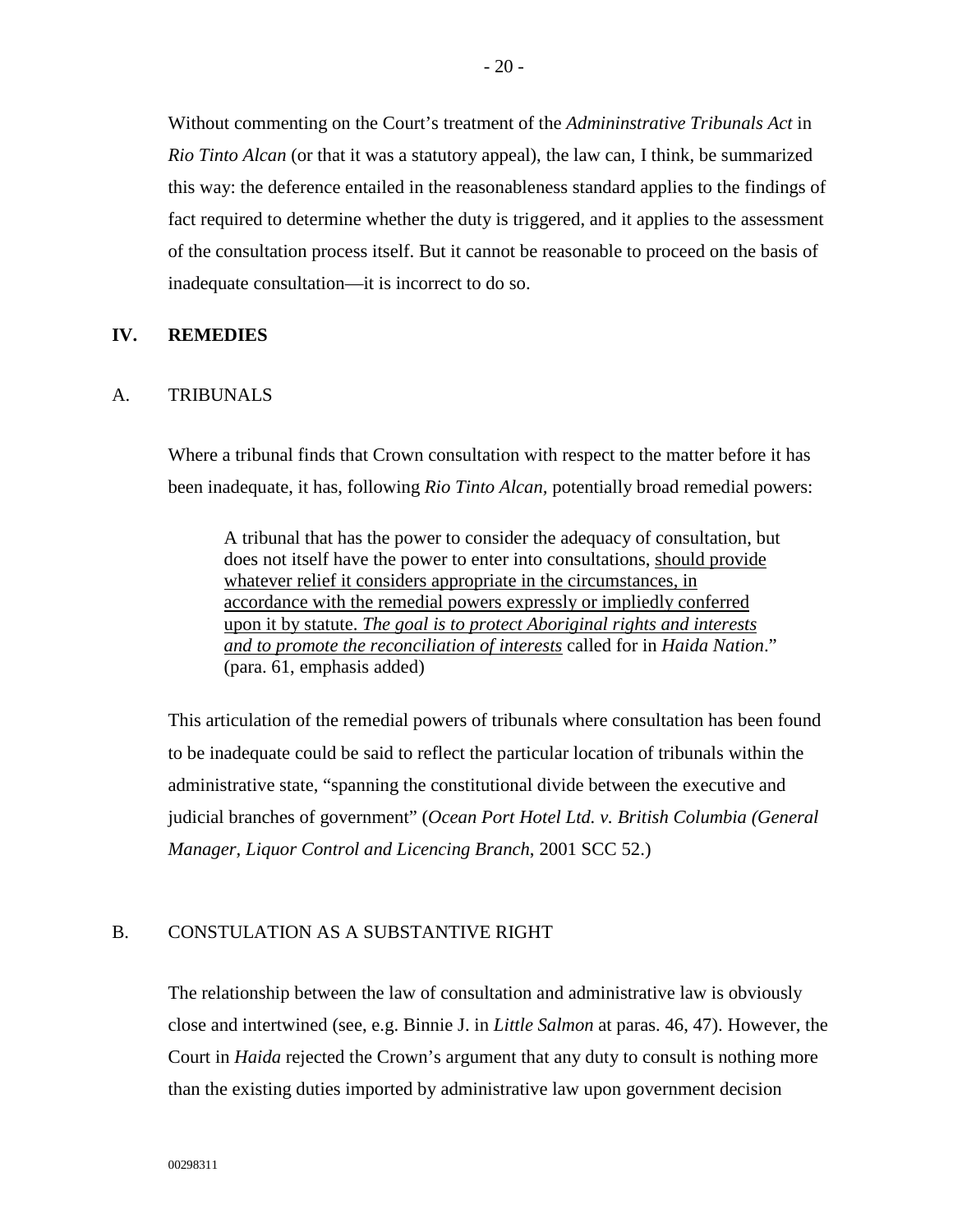making: (*Haida,* paras. 28, 31). In *Little Salmon* the Court said: "Added to the ordinary administrative law duties, of course, was the added legal burden on the territorial government to uphold the honour of the Crown in its dealings with the First Nation" (para. 57). The strong language used throughout the post-*Haida* jurisprudence recognizing the constitutional imperative of consultation reflects this.

However, as discussed throughout this paper, the obligation is in practice contingent upon the tools of its enforcement, and administrative law is the generally employed toolbox. Furthermore, much of the jurisprudence has focused on the procedural rights entailed in and adequacy of consultation, rather than on assessing the adequacy of substantive accommodation arising from consultation (but see e.g. *Wii'litswx v. British Columbia (Minister of Forests),* 2008 BCSC 1139 at paras. 221 and 242).

That said, a significant aspect of the Court's judgment in *Rio Tinto Alcan* highlights that the right to consultation is not just a procedural right, but a substantive one too. In addressing the fact that the EPA was premised on an existing massive resource exploitation about which the Carrier Sekani had never been consulted or accommodated, the Court said:

"The question is whether there is a claim or right that potentially may be adversely impacted by the *current* government conduct or decision in question. Prior and continuing breaches, including prior failures to consult, will only trigger a duty to consult if the present decision has the potential of causing a novel adverse impact on a present claim or existing right. This is not to say that there is no remedy for past and continuing breaches, including previous failures to consult. As noted in *Haida Nation*, a breach of the duty to consult may be remedied in various ways, *including the awarding of damages*…" (para. 49, emphasis added)

"…the failure to consult gives rise to a variety of remedies, including damages…" (para. 54, and see para. 83).

Damages are not within the remedies available under administrative law on judicial review. That they are a remedy available for failure to consult takes the duty and its enforcement beyond administrative law (and therefore the scope of this conference), but on this point it is worth noting the Supreme Court of Canada's recent decision in